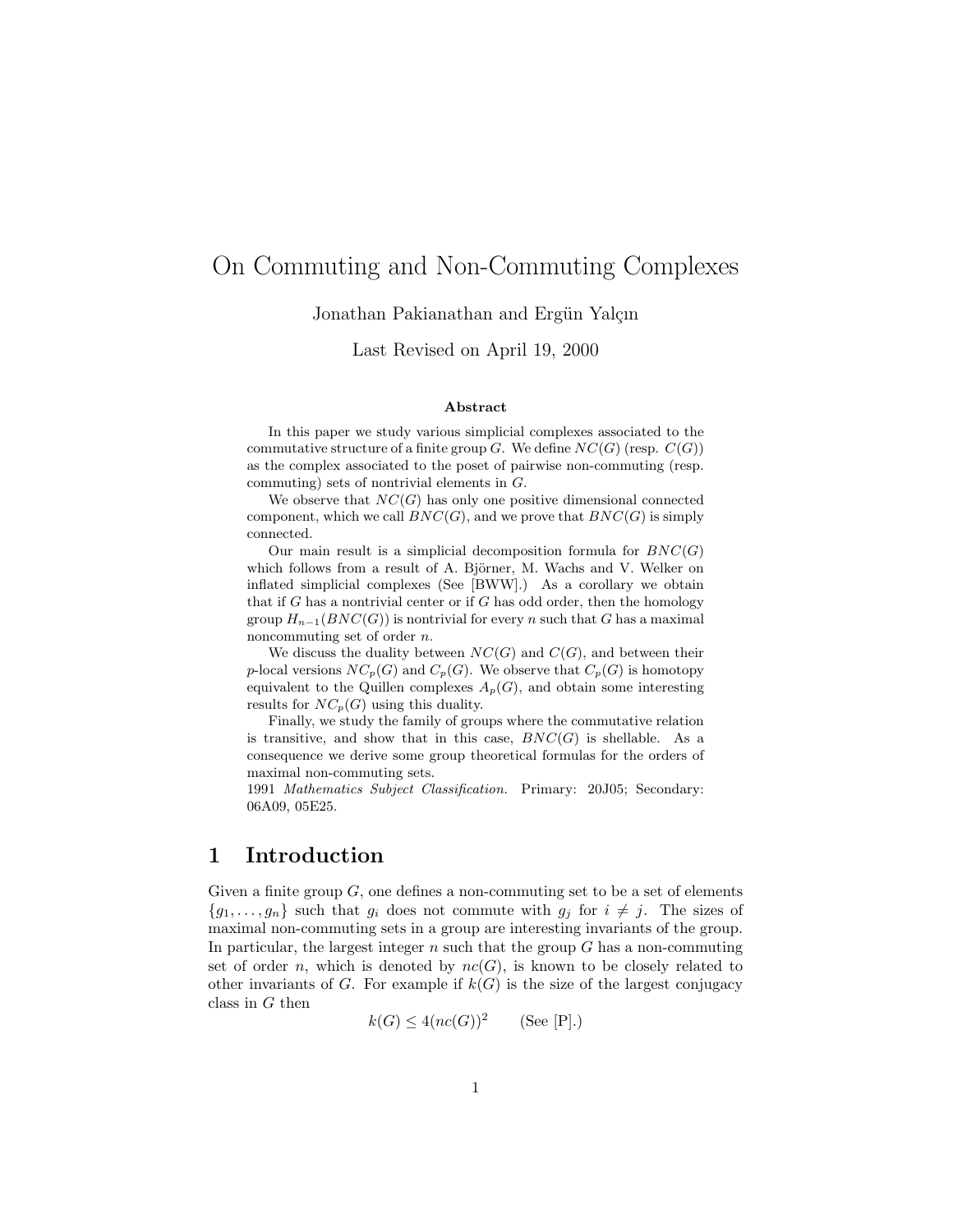Also if we define  $cc(G)$  to be the minimal number of abelian subgroups of G that covers  $G$ , then I. M. Isaacs (see [J]) has shown that

$$
nc(G) \le cc(G) \le (nc(G)!)^2
$$

.

Confirming a conjecture of P. Erdös, L. Pyber  $[P]$  has also shown that there is a positive constant  $c$  such that

$$
cc(G) \le |G : Z(G)| \le c^{nc(G)}
$$

for all groups G. Another interesting place where the invariant  $nc(G)$  appears is in the computation of the cohomology length of extra-special  $p$ -groups (See  $[Y]$ .)

In this paper we study the topology of certain complexes associated to the poset of non-commuting sets in a group  $G$ . Let  $NC(G)$  be the complex whose vertices are just the nontrivial elements of the group  $G$  and whose faces are the noncommuting sets in G. The central elements form point components in this complex and are not so interesting. So, we look at the subcomplex  $BNC(G)$ formed by non-central elements of G. We show

#### **Result 1 ( 3.2).** If G is a nonabelian group, then  $BNC(G)$  is simply-connected.

In general we also notice that  $BNC(G)$  is equipped with a free  $Z(G)$ -action where  $Z(G)$  is the center of G. It is also equipped in general with a  $\mathbb{Z}/2\mathbb{Z}$ -action whose fixed point set is exactly  $BNC_2(G)$ , the corresponding complex where we use only the elements of order 2 (involutions). Thus if  $G$  is an odd order group or if G has nontrivial center, then the Euler characteristic of  $BNC(G)$  is not 1 and so it is not contractible.

On a more refined level, we use a recent simplicial decomposition result of A. Björner, M. Wachs and V. Welker to show that there is a simplicial complex  $S$ , called the core of  $BNC(G)$ , so that the following decomposition formula holds:

**Result 2** (4.11). If G is a finite nonabelian group and S is the core of  $BNC(G)$ , then

$$
BNC(G) \simeq S \vee \bigvee_{F \in S} [Susp|F| (LkF)]^{\gamma(F)}
$$

where the F are the faces of S, Lk stands for the link of a face,  $Susp^k$  stands for a k-fold suspension and  $\vee$  stands for wedge product. The number  $\gamma(F) = \nabla$  $\lim_{|x| \subseteq F} (m_x - 1)$  where  $m_x$  is the size of the centralizer class [x].

It is clear from this decomposition formula that when the core of  $BNC(G)$ is contractible, then  $BNC(G)$  is a wedge of suspensions of spaces and hence has a trivial ring structure on its cohomology. This is true, for example, when  $G = \Sigma_p$ , the symmetric group on p letters, for some prime p.

The following is an important consequence of the above decomposition formula: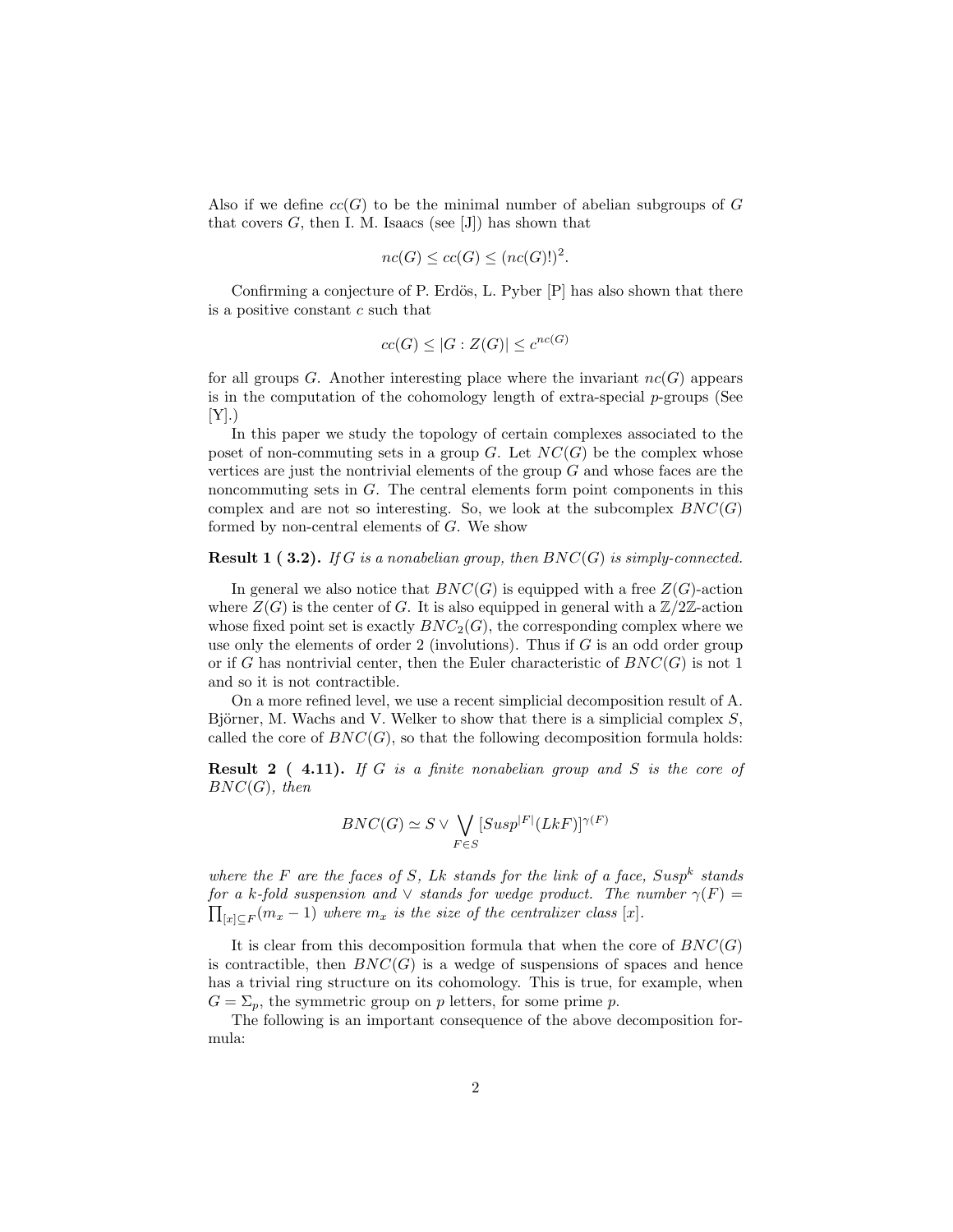**Result 3 (4.14).** Let G be a finite nonabelian group, and let  $S_s$  denote the set of maximal non-commuting sets in G of size s. Then, for  $s > 1$ ,

$$
rk(H_{s-1}(BNC(G))) \ge \sum_{F \in S_s} [\prod_{x \in F} (1 - \frac{1}{m_x})]
$$

where  $m_x$  is the size of the centralizer class containing x.

In particular, if G is an odd order group or if G has a nontrivial center  $(|G| \neq 2)$ , then

 $\tilde{H}_{s-1}(NC(G))\neq 0$ 

whenever G has a maximal non-commuting set of size s.

There is also a p-local version of this theorem which, in particular, gives that  $\widetilde{H}_{s-1}(NC_p(G)) \neq 0$  whenever G has a maximal non-commuting p-set of size s and p is an odd prime. For  $p = 2$ , the same is true under the condition  $2||Z(G)|$ and  $|G| \neq 2$ . Observe that this result has a striking formal similarity (in terms of their conclusions) to the following theorem proved by Quillen (theorem 12.1 in  $|Q|$ :

**Theorem 1.1 (Quillen).** If G is a finite solvable group having no nontrivial normal p-subgroup, then

$$
\tilde{H}_{s-1}(A_p(G)) \neq 0
$$

whenever  $G$  has a maximal elementary abelian p-group of rank  $s$ .

A nice consequence of Result 3 can be stated as follows: If G is a group of odd order or a group with nontrivial center such that  $BNC(G)$  is spherical, i.e., homotopy equivalent to a wedge of equal dimensional spheres, then all maximal non-commuting sets in  $G$  have the same size.

A natural question to ask is: For which groups is  $BNC(G)$  spherical? As a partial answer, we show that if  $G$  is a group where the commutation relation is transitive, then  $BNC(G)$  is spherical. We give examples of such groups and compute  $BNC(G)$  for these groups.

Observe that one could also define a commuting complex  $C(G)$  analogous to the way we defined  $NC(G)$  by making the faces consist of commuting sets of elements instead of non-commuting sets. However, this definition does not provide us with new complexes. For example,  $C_p(G)$ , the commuting complex formed by the elements of prime order  $p$ , is easily shown to be  $G$ -homotopy equivalent to Quillen's complex  $A_p(G)$ . However, the definition of  $C_p(G)$  helps us to see a duality between  $NC_p(G)$  and  $C_p(G)$  where  $NC_p(G)$  is the subcomplex of  $NC(G)$  spanned by the vertices which correspond to elements of order p. Using a result of Quillen on  $A_p(G)$ , we obtain:

**Result 4 ( 5.2).** Let G be a group and p a prime with  $p||G|$ . Pick a Sylow  $p$ -subgroup P of G and define N to be the subgroup generated by the normalizers  $N_G(H)$  where H runs over all the nontrivial subgroups of P.

Then  $NC_p(G)$  is  $(|G:N|-2)$ -connected. In fact  $NC_p(G)$  is the  $|G:N|$ -fold join of a complex S with itself where S is "dual" to a path-component of  $A_p(G)$ .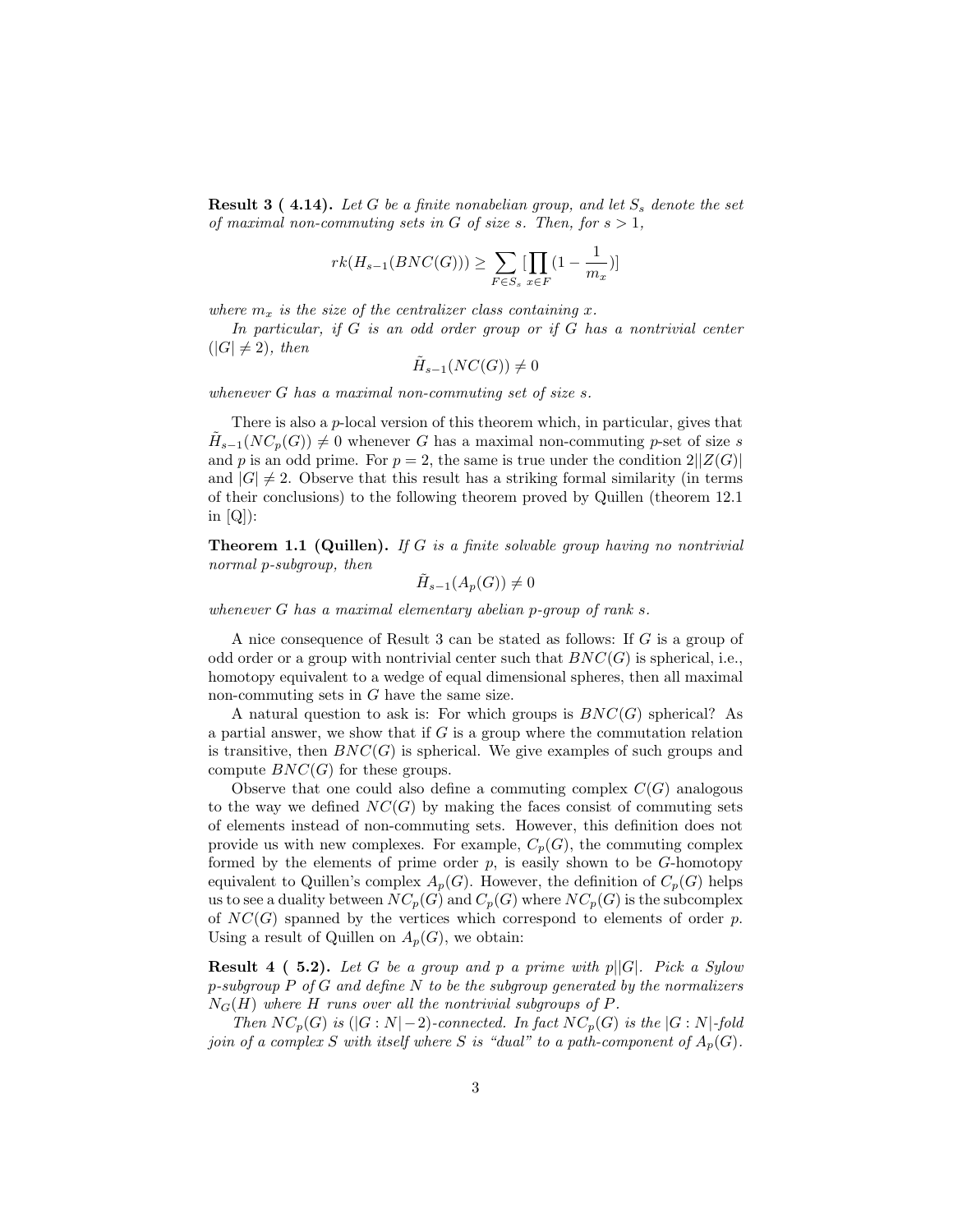Finally under suitable conditions,  $BNC(G)$  is shellable and this yields some combinatorial identities. As an application we obtain

Result 5 ( 4.24). Let G be a nonabelian group with a transitive commuting relation, i.e., if  $[g, h] = [h, k] = 1$ , then  $[g, h] = 1$  for every noncentral  $g, h, k \in$ G. Then,

$$
nc(G)(nc(G)-1) + |G|(|G|-m) - 2(nc(G)-1)(|G| - |Z(G)|) \ge 0.
$$

where m denotes the number of conjugacy classes in G.

# 2 Background

We start the section with a discussion of complexes associated with posets of subgroups of a group  $G$ . For a complete account of these well known results, see chapter 6 in [B].

Given a finite poset  $(P, \leq)$ , one can construct a simplicial complex  $|P|$  out of it by defining the *n*-simplices of |P| to be chains in P of the form  $p_0 < p_1 <$  $\cdots < p_n$ . This is called the simplicial realization of the poset P.

Furthermore any map of posets  $f : (P_1, \leq_1) \rightarrow (P_2, \leq_2)$  (map of posets means  $x_1 \leq_1 x_2 \Rightarrow f(x_1) \leq_2 f(x_2)$  yields a simplicial map between  $|P_1|$  and  $|P_2|$  and hence one has in general a covariant functor from the category of finite posets to the category of finite simplicial complexes and simplicial maps. Thus if a (finite) group G acts on a poset P via poset maps (we say P is a  $G$ -poset) then G will act on  $|P|$  simplicially.

Brown, Quillen, Webb, Bouc, Thévenaz and many others constructed many finite  $G$ -simplicial complexes associated to a group  $G$  and used them to study the group  $G$  and its cohomology. In particular, the following posets of subgroups of G have been studied extensively:

(a) The poset  $s_p(G)$  of nontrivial p-subgroups of G.

(b) The poset  $a_p(G)$  of nontrivial elementary abelian p-subgroups of G.

(c) The poset  $b_p(G)$  of nontrivial p-radical subgroups of G. (Recall a p-radical subgroup of G is a p-subgroup P of G such that  $PN<sub>G</sub>(P)/P$  has no nontrivial normal p-subgroups.)

G acts on each of these posets by conjugation and thus from each of these Gposets, one gets a G-simplicial complex  $S_p(G)$ ,  $A_p(G)$  and  $B_p(G)$  respectively.  $S_p(G)$  is usually called the Brown complex of G and  $A_p(G)$  is usually called the Quillen complex of G where the dependence on the prime  $p$  is understood. Notice again that the trivial subgroup is not included in any of these posets, since if it were the resulting complex would be a cone and hence trivially contractible.

It was shown via work of Quillen and Thévenaz, that  $S_p(G)$  and  $A_p(G)$  are G-homotopy equivalent and via work of Bouc and Thévenaz that  $B_p(G)$  and  $S_p(G)$  are G-homotopy equivalent. Thus, in a sense, these three G-complexes capture the same information.

Recall the following elementary yet very important lemma (see [B]):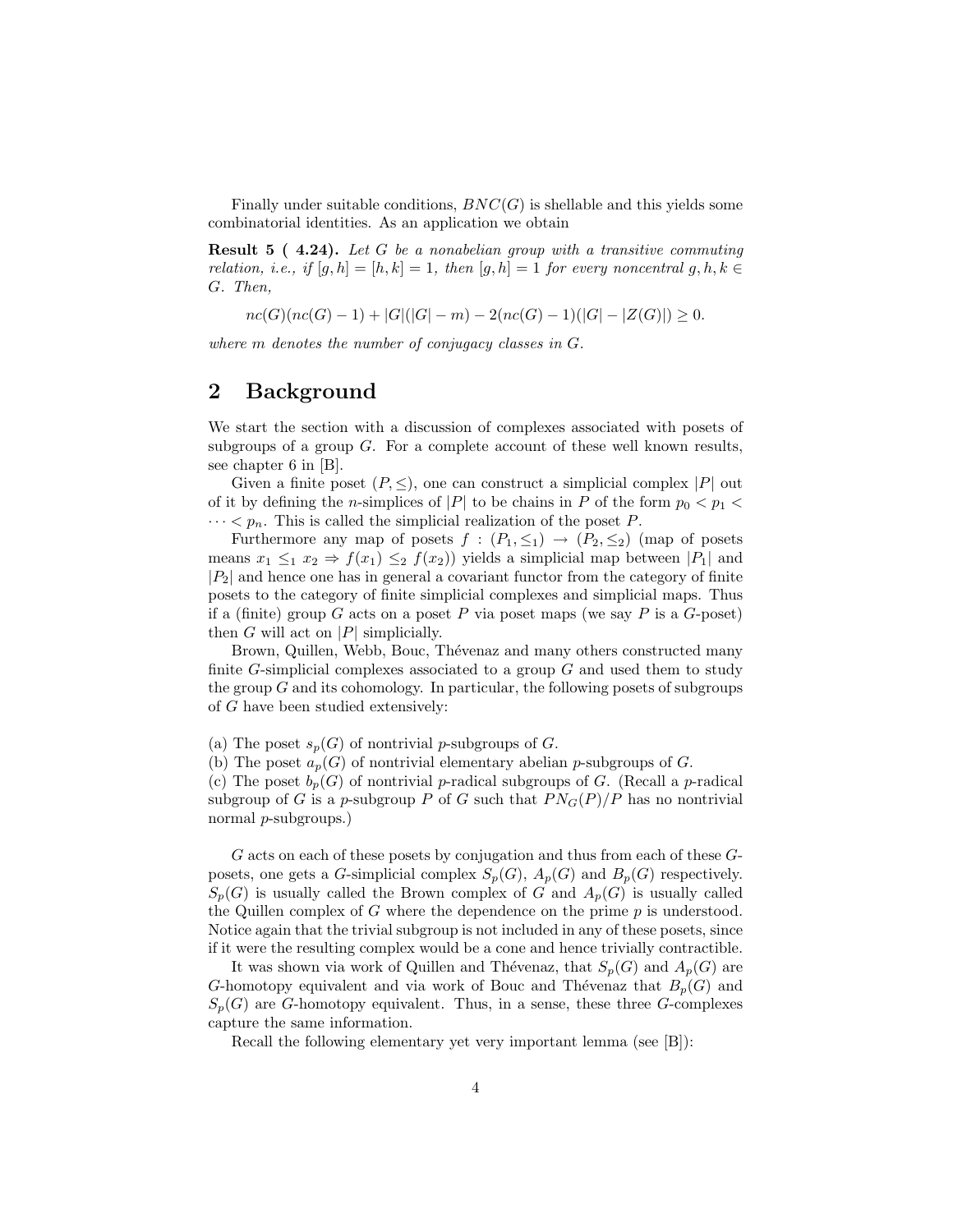**Lemma 2.1.** If  $f_0, f_1 : P_1 \to P_2$  are two maps of posets such that  $f_0(x) \le f_1(x)$ for all  $x \in P_1$  then the simplicial maps induced by  $f_0$  and  $f_1$  from  $|P_1|$  to  $|P_2|$ are homotopic.

Using this, Quillen made the following observation, if  $P_0$  is a nontrivial normal p-subgroup of G, then we may define a poset map  $f : s_p(G) \to s_p(G)$ by  $f(P) = P_0P$  and by the lemma above, f would be homotopic to the identity map, but on the other hand since  $f(P)$  contains  $P_0$  always, again by the lemma, f is also homotopic to a constant map. Thus we see that  $S_p(G)$  is contractible in this case. Quillen then conjectured

**Conjecture 2.2 (Quillen).** If G is a finite group,  $S_n(G)$  is contractible if and only if G has a nontrivial normal p-subgroup.

He proved his conjecture in the case that  $G$  is solvable but the general conjecture remains open. Notice though that if  $S_p(G)$  is G-homotopy equivalent to a point space then this does imply  $G$  contains a nontrivial normal  $p$ -subgroup since in this case  $S_p(G)^G$  is homotopy equivalent to a point which means in particular  $S_p(G)^G$  is not empty, yielding a nontrivial normal p-subgroup.

The purpose of this paper is to introduce some simplicial complexes associated to elements of a group rather than subgroups of a group and use these to give a different perspective on some of the complexes above.

For this purpose we make the following definitions:

**Definition 2.3.** Let G be a group. Define a simplicial complex  $C(G)$  by declaring a n-simplex in this complex to be a collection  $[g_0, g_1, \ldots, g_n]$  of distinct nontrivial elements of G, which pairwise commute.

Similarly define a simplicial complex  $NC(G)$  by declaring a n-simplex to be a collection  $[g_0, g_1, \ldots, g_n]$  of nontrivial elements of G, which pairwise do not commute.

It is trivial to verify that the above definition, does indeed define complexes on which G acts simplicially by conjugation.

Usually when one studies simplicial group actions, it is nice to have admissible actions, i.e., actions where if an element of  $G$  fixes a simplex, it actually fixes it pointwise. Although  $C(G)$  and  $NC(G)$  are not admissible in general, one can easily fix this by taking a barycentric subdivision. The resulting complex is of course G-homotopy equivalent to the original, however it now is the realization of a poset.

Thus if we let  $PC(G)$  be the barycentric subdivision of  $C(G)$ , it corresponds to the realization of the poset consisting of subsets of nontrivial, pairwise commuting elements of  $G$ , ordered by inclusion. Similarly if we let  $PNC(G)$  be the barycentric subdivision of  $NC(G)$ , it corresponds to the realization of the poset consisting of subsets of nontrivial, pairwise non-commuting elements of G, ordered by inclusion.

Depending on the situation, one uses either the barycentric subdivision or the original. For purposes of understanding the topology, the original is easier but for studying the G-action, the subdivision is easier.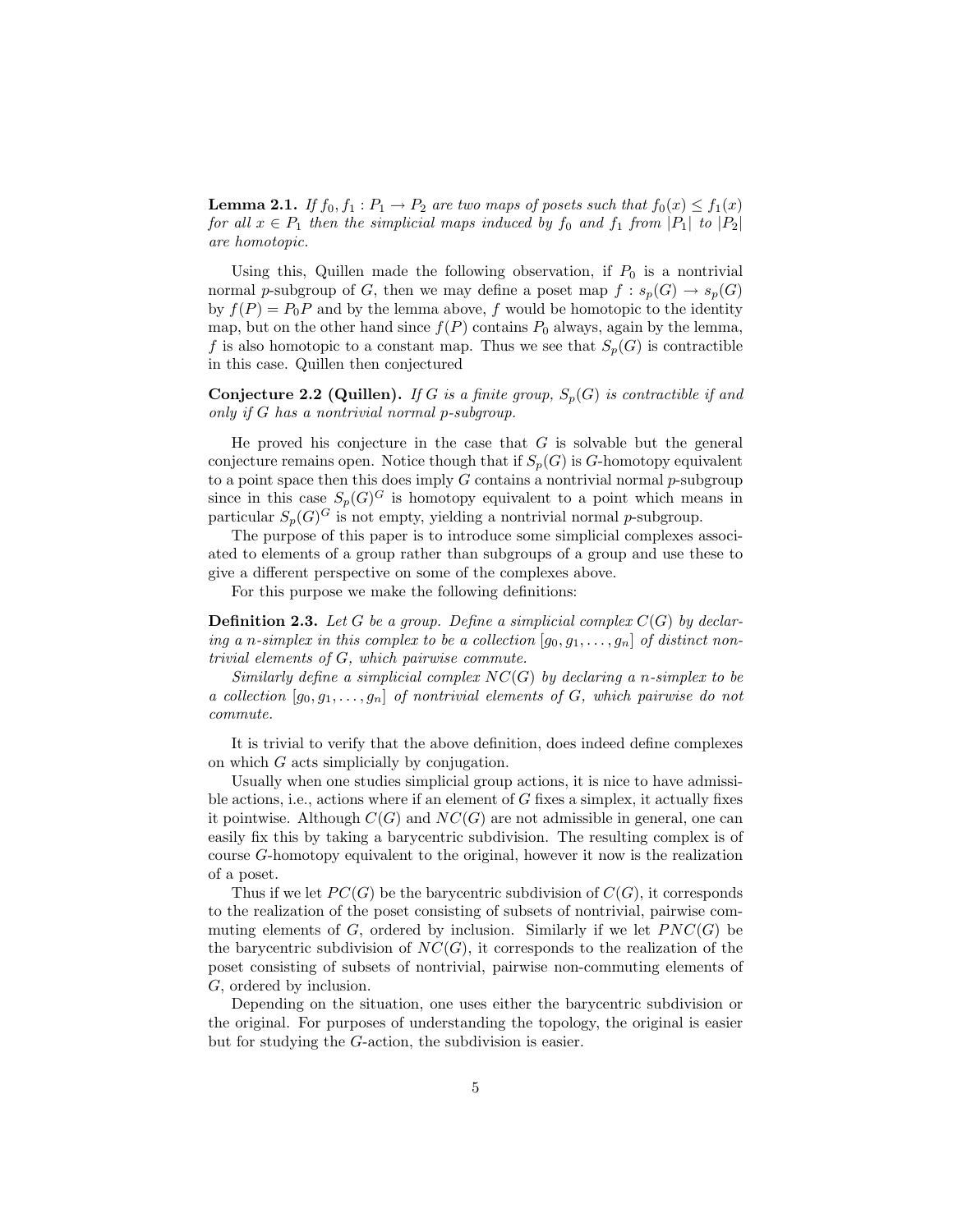Of course, we will want to work a prime at a time also, so we introduce the following p-local versions of  $C(G)$  and  $NC(G)$ .

**Definition 2.4.** Given a group G and a prime p, let  $C_p(G)$  be the subcomplex of  $C(G)$  where the simplices consist of sets of nontrivial, pairwise commuting elements of order p.

Similarly let  $NC_p(G)$  be the subcomplex of  $NC(G)$  where the simplices consist of sets of nontrivial, pairwise non-commuting elements of order p

Of course the same comments about the G-action and the barycentric subdivision apply to these p-local versions.

Our first order of business is to see that the commuting complexes  $C(G)$  and  $C_n(G)$  are nothing new. We will find the following standard lemma useful for this purpose (see [B]):

**Lemma 2.5.** If f is a  $G$ -map between admissible  $G$ -simplicial complexes  $X$ and Y with the property that for all subgroups  $H \leq G$ , f restricts to an ordinary homotopy equivalence between  $X^H$  and  $Y^H$  (recall  $X^H$  is the subcomplex of X which consists of elements fixed pointwise by  $H$ ), then f is a G-homotopy equivalence, i.e., there is a G-map  $g: Y \to X$  such that  $f \circ g$  and  $g \circ f$  are G-homotopic to identity maps.

**Theorem 2.6.** Let G be a finite group, then  $C(G)$  is G-homotopy equivalent to the simplicial realization of the poset  $A(G)$  of nontrivial abelian subgroups of G, ordered by inclusion and acted on by conjugation.

Furthermore if p is a prime, then  $C_p(G)$  is G-homotopy equivalent to  $A_p(G)$ (and thus  $S_p(G)$  and  $B_p(G)$ .)

Proof. First we will show homotopy equivalence and remark on G-homotopy equivalence later.

We work with  $PC(G)$ , the barycentric subdivision. Notice that the associated poset of  $PC(G)$  contains the poset  $A(G)$  of nontrivial abelian subgroups of G as a subposet, they are merely the commuting sets whose elements actually form an abelian subgroup (minus identity). Let  $i : A(G) \rightarrow PC(G)$  denote this inclusion.

We now define a poset map  $r: PC(G) \to A(G)$  as follows: If S is a set of nontrivial, pairwise commuting elements of  $G$ , then  $\langle S \rangle$ , the subgroup generated by  $S$  will be a nontrivial abelian subgroup of  $G$ , thus we can set  $r(S) = \{ \langle S \rangle -1 \}.$  It is obvious that r is indeed a poset map, and that  $S \subset r(S)$  and so i ∘ r is homotopic to the identity map of  $PC(G)$  by lemma 2.1. Furthermore it is clear that  $r \circ i = Id$  and so r is a deformation retraction of  $PC(G)$  onto  $A(G)$ .

Thus  $PC(G)$  is homotopy equivalent to  $A(G)$ . To see this is a G-homotopy equivalence, we just need to note that  $r$  is indeed a  $G$ -map, and maps a commuting set invariant under conjugation by a subgroup  $H$  into a subgroup invariant under conjugation by  $H$  and thus induces a homotopy equivalence between  $PC(G)^H$  and  $A(G)^H$  for any subgroup H. Thus r is indeed a G-homotopy equivalence by lemma 2.5.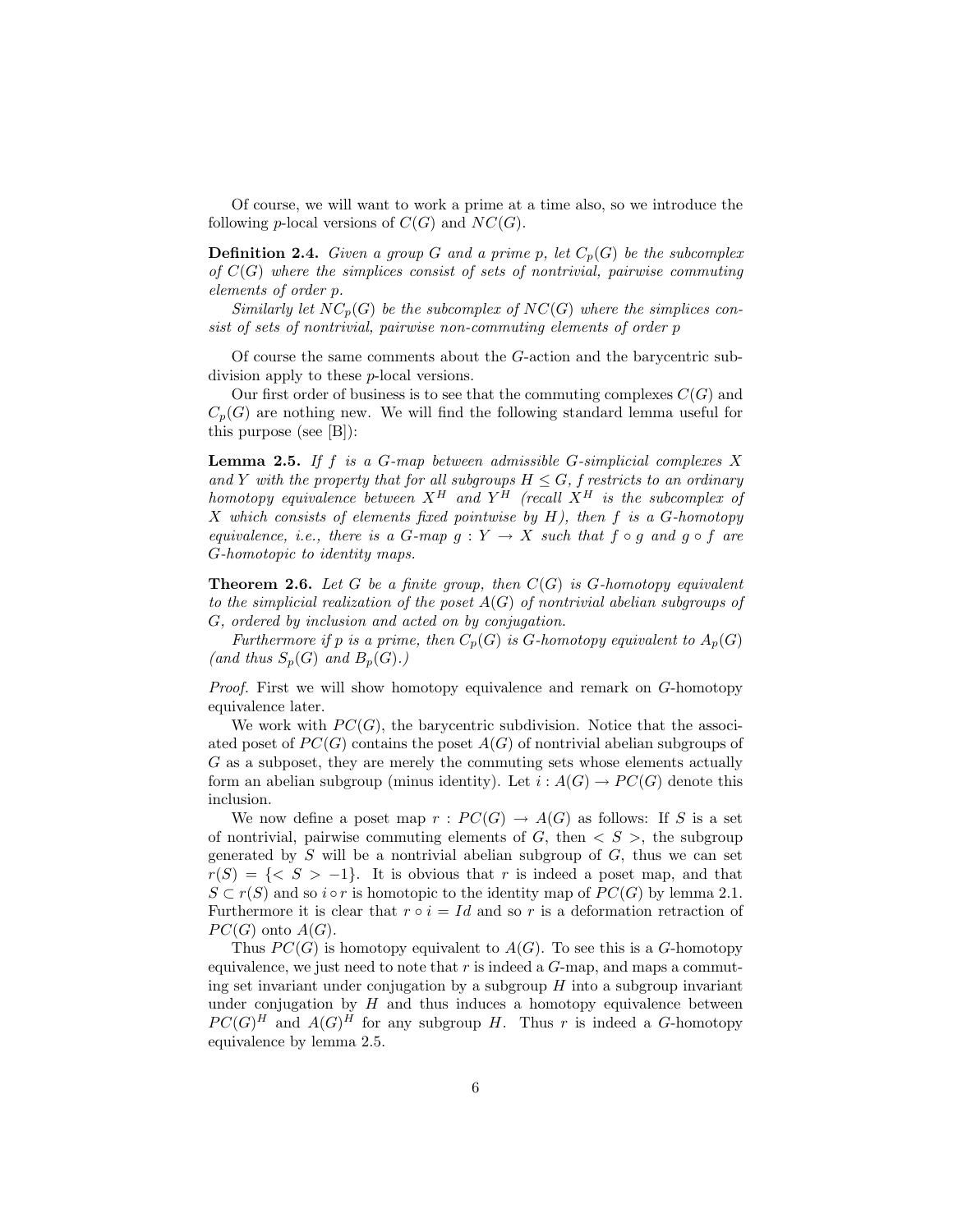The p-local version follows exactly in the same manner, once one notes that the subgroup generated by a commuting set of elements of order  $p$  is an elementary abelian p-subgroup.  $\Box$ 

Thus we see from theorem 2.6, that the commuting complexes at a prime  $p$ are basically the  $A_p(G)$  in disguise. However for the rest of the paper, we look at the non-commuting complexes and we will see that they are quite different, and in some sense dual to the commuting ones. However before doing that, we conclude this section by looking at a few more properties of the commuting complex.

Recall the following important proposition of Quillen [Q]:

**Proposition 2.7.** If  $f : X \to Y$  is a map of posets, and  $y \in Y$  we define

$$
f/y = \{x \in X | f(x) \le y\}
$$
  

$$
y \backslash f = \{x \in X | f(x) \ge y\}.
$$

Then if  $f/y$  is contractible for all  $y \in Y$  (respectively  $y \backslash f$  is contractible for all  $y \in Y$ ) then f is a homotopy equivalence between |X| and |Y|.

Using this we will prove:

**Proposition 2.8.** If G is a group with nontrivial center then  $A(G)$  and hence  $C(G)$  is contractible. Moreover,  $A(G)$  is homotopy equivalent to  $Nil(G)$  where  $Nil(G)$  is the poset of nontrivial nilpotent subgroups of  $G$ .

*Proof.* If G has a nontrivial center  $Z(G)$ , then  $A(G)$  is conically contractible via  $A \leq AZ(G) \geq Z(G)$  for any abelian subgroup A of G. Thus  $C(G)$  is also contractible as it is homotopy equivalent to  $A(G)$ .

Let  $i : A(G) \to Nil(G)$  be the natural inclusion of posets. Take  $N \in Nil(G)$ and let us look at  $i/N = {B \in A(G)|B \subseteq N} = A(N)$ . However since N is nilpotent, it has a nontrivial center  $Z$  and hence  $A(N)$  is conically contractible. Thus by proposition 2.7 the result follows.

It is natural to ask if:

**Conjecture 2.9.**  $C(G)$  is contractible if and only if G has a nontrivial center.

### 3 Non-commuting complexes

Fix a group G, let us look at  $NC(G)$ . The first thing we notice is that any nontrivial central element in  $G$  gives us a point component in  $NC(G)$  and hence is not so interesting. Thus we define:

**Definition 3.1.** BNC(G) is the subcomplex of NC(G) consisting of those simplices of  $NC(G)$  which are made out of noncentral elements. Thus  $BNC(G)$  is empty if G is an abelian group.

7

 $\Box$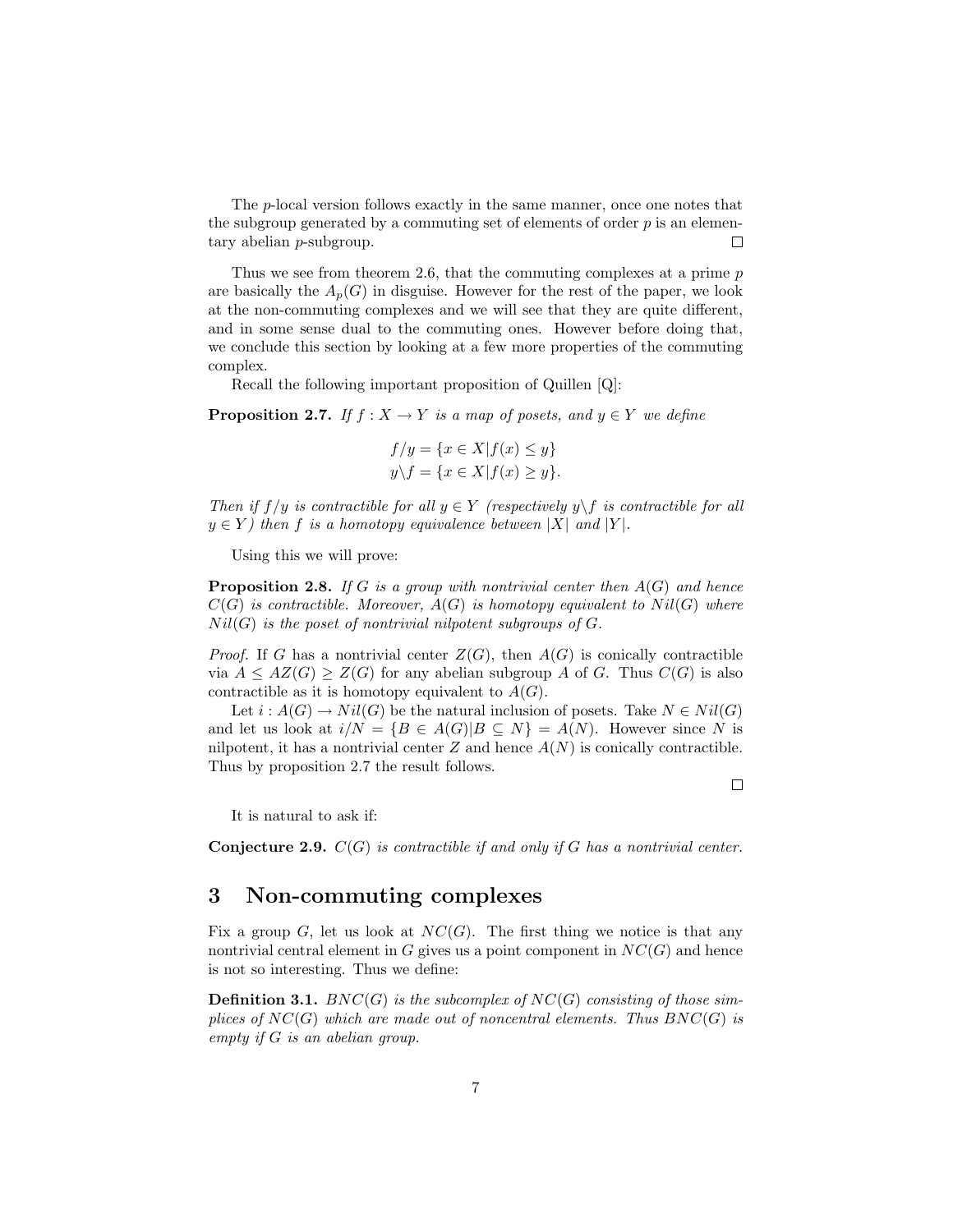The first thing we will show is that if  $G$  is a nonabelian group, (so that  $BNC(G)$  is nonempty) then  $BNC(G)$  is not only path-connected but it is simply-connected. Notice also that this means the general picture of  $NC(G)$  is as a union of components, with at most one component of positive dimension and this is  $BNC(G)$  and it is simply-connected. Also notice that  $BNC(G)$  is invariant under the conjugation  $G$ -action, and the point components of  $NC(G)$ are just fixed by the G-action as they correspond to central elements.

#### **Theorem 3.2.** If G is a nonabelian group, then  $BNC(G)$  is a simply-connected G-simplicial complex.

*Proof.* First we show that  $BNC(G)$  is path-connected. Take any two vertices in  $BNC(G)$ , call them  $g_0$  and  $g_1$ , then these are two noncentral elements of G, thus their centralizer groups  $C(g_0)$  and  $C(g_1)$  are proper subgroups of G.

It is easy to check that no group is the union of two proper subgroups for suppose  $G = H \cup K$  where H, K are proper subgroups of G. Then we can find  $h \in G - K$  (it follows  $h \in H$ ) and  $k \in G - H$  (hence  $k \in K$ ). Then hk is not in H as  $h \in H$  and  $k \notin H$ . Similarly  $hk \notin K$  so  $hk \notin H \cup K = G$  which is an obvious contradiction. Thus no group is the union of two proper subgroups.

Thus we conclude that  $C(g_0) \cup C(g_1) \neq G$  and so we can find an element w which does not commute with either  $g_0$  or  $g_1$  and so the vertices  $g_0$  and  $g_1$ are joined by an edge path  $[g_0, w] + [w, g_1]$ . (The + stands for concatenation.) Thus we see  $BNC(G)$  is path-connected. In fact, any two vertices of  $BNC(G)$ can be connected by an edge path involving at most two edges of  $BNC(G)$ .

To show it is simply-connected, we argue by contradiction. If it was not simply connected, then there would be a simple edge loop which did not contract, i.e., did not bound a suitable union of 2-simplices. (a simple edge loop is formed by edges of the simplex and is of the form  $L = [e_0, e_1] + [e_1, e_2] + \cdots + [e_{n-1}, e_n]$ where all the  $e_i$  are distinct except  $e_0 = e_n$ .

Take such a loop L with minimal size n. (Notice n is just the number of edges involved in the loop.)

Since we are in a simplicial complex, certainly  $n \geq 3$ .

Suppose  $n > 5$ , then  $e_3$  can be connected to  $e_0$  by an edge path E involving at most two edges by our previous comments. This edge path E breaks our simple edge loop into two edge loops of smaller size which hence must contract since our loop was minimal. However, then it is clear that our loop contracts which is a contradiction so  $n \leq 5$ .

So we see  $3 \leq n \leq 5$  so we have three cases to consider:

(a)  $n = 3$ :

Here  $L = [e_0, e_1] + [e_1, e_2] + [e_2, e_3]$  with  $e_3 = e_0$ . But then it is easy to see  ${e_0, e_1, e_2}$  is a set of pairwise non-commuting elements and so gives us a 2-simplex  $[e_0, e_1, e_2]$  in  $BNC(G)$  which bounds the loop which gives a contradiction.

(**b**)  $n = 4$ :

Here  $L = [e_0, e_1] + [e_1, e_2] + [e_2, e_3] + [e_3, e_4]$  with  $e_4 = e_0$ . Thus L forms a square. Notice by the simplicity of  $L$ , the diagonally opposite vertices in the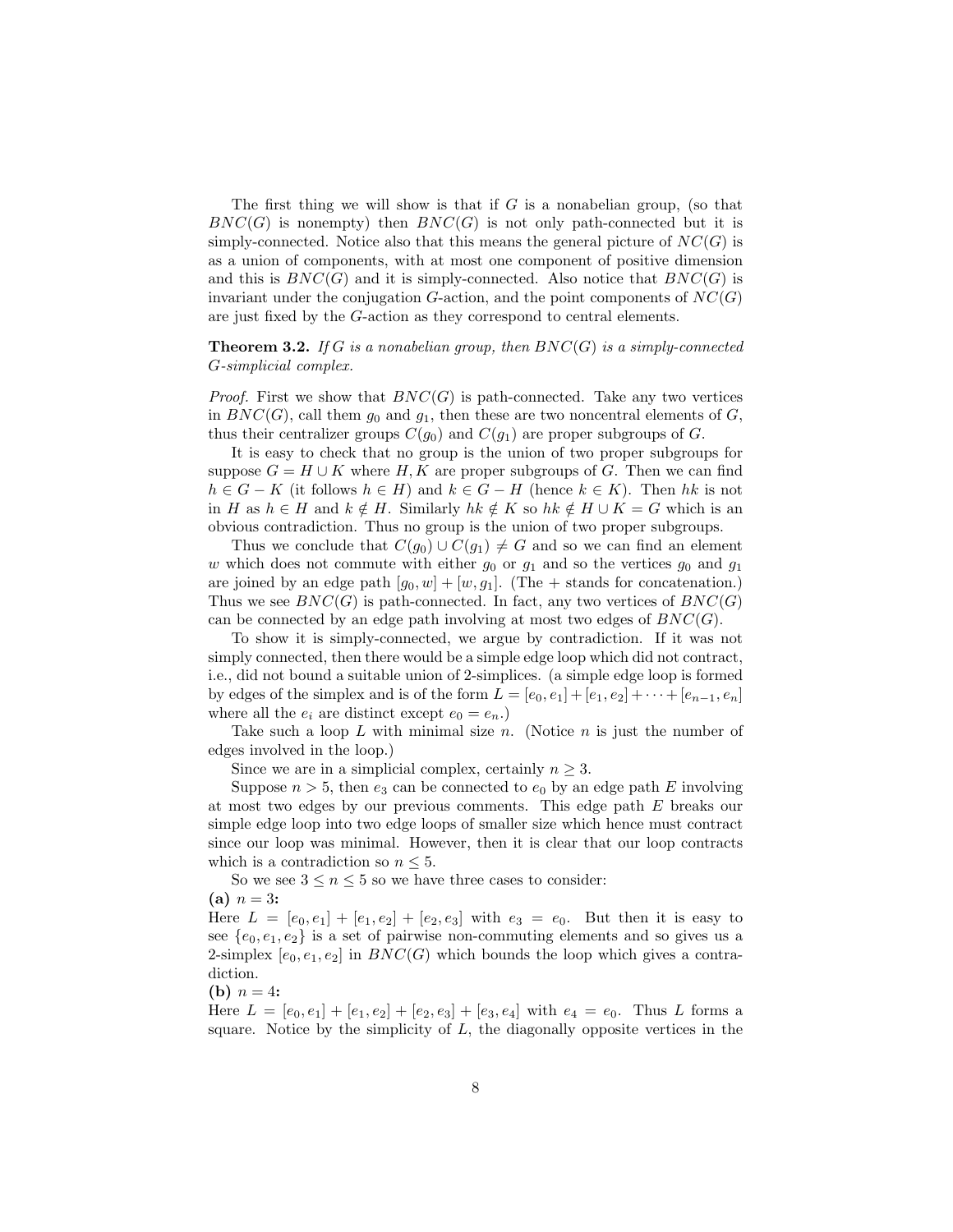square must not be joined by an edge in  $BNC(G)$ , i.e., they must commute, thus  $e_0$  commutes with  $e_2$  and  $e_1$  commutes with  $e_3$ .

Since  $e_0$  and  $e_1$  do not commute,  $\{e_0, e_1, e_0e_1\}$  is a set of mutually noncommuting elements and so forms a 2-simplex of  $BNC(G)$ . Since  $e_2$  commutes with  $e_0$  but not with  $e_1$ , it does not commute with  $e_0e_1$  and thus  $\{e_0e_1, e_1, e_2\}$ also is a 2-simplex in  $BNC(G)$ . Similar arguments show that  ${e_0e_1, e_0, e_3}$  and  ${e_0e_1, e_2, e_3}$  form 2-simplices in  $BNC(G)$ . The union of the four 2-simplices mentioned in this paragraph, bound our loop giving us our contradiction. Thus we are reduced to the final case:

(c)  $n = 5$ :

Here  $L = [e_0, e_1] + [e_1, e_2] + [e_2, e_3] + [e_3, e_4] + [e_4, e_5]$  with  $e_5 = e_0$ . Thus L forms a pentagon, and again by simplicity of  $L$ , nonadjacent vertices in the pentagon cannot be joined by an edge in  $BNC(G)$ , thus they must commute. Similar arguments as for the  $n = 4$  case yield that  $[e_0, e_1, e_0, e_1]$ ,  $[e_0, e_1, e_2]$  and  $[e_0e_1, e_0, e_4]$  are 2-simplices in  $BNC(G)$  and the union of these three simplices contract our loop L into one of length four namely  $[e_0e_1, e_2] + [e_2, e_3] + [e_3, e_4] +$  $[e_4, e_0e_1]$  which by our previous cases, must contract thus yielding the final contradiction.  $\Box$ 

From theorem 3.2, we see that  $BNC(G)$  is simply-connected for any nonabelian group  $G$ . One might ask if it is contractible? The answer is no in general although there are groups  $G$  where it is contractible. We look at these things next:

**Proposition 3.3.** For a general finite nonabelian group  $G$ , the center  $Z(G)$  of G acts freely on  $BNC(G)$  by left multiplication and hence  $|Z(G)|$  divides the Euler characteristic of  $BNC(G)$ .

For a group of odd order, the simplicial map A which maps a vertex g to  $g^{-1}$  is a fixed point free map on  $BNC(G)$  and on  $NC(G)$  of order 2. Thus the Euler characteristic of both  $BNC(G)$  and  $NC(G)$  is even in this case.

Thus if  $BNC(G)$  is F-acyclic for some field F, then G must have trivial center and be of even order.

Proof. The remarks about Euler characteristics follow from the fact that if a finite group  $H$  acts freely on a space where the Euler characteristic is defined, then  $|H|$  must divide the Euler characteristic. So we will concentrate mainly on finding such actions.

First for the action of  $Z(G)$ .  $a \in Z(G)$  acts by taking a simplex  $[g_0, \ldots, g_n]$ to a simplex  $[ag_0, \ldots, ag_n]$ . Notice this is well-defined since  $ag_i$  is noncentral if  $g_i$  is noncentral and since  $ag_i$  commutes with  $ag_j$  if and only if  $g_i$  commutes with  $q_i$ .

Furthermore if  $a$  is not the identity element, this does not fix any simplex  $[g_0, \ldots, g_n]$  since if the set  $\{g_0, \ldots, g_n\}$  equals the set  $\{ag_0, \ldots, ag_n\}$  then  $ag_0$  is one of the  $g_j$ 's but  $ag_0$  commutes with  $g_0$  so it would have to be  $g_0$  but  $ag_0 = g_0$ gives  $a = 1$ , a contradiction.

Thus this action of nonidentity central a does not fix any simplex and so we get a free action of  $Z(G)$  on  $BNC(G)$ .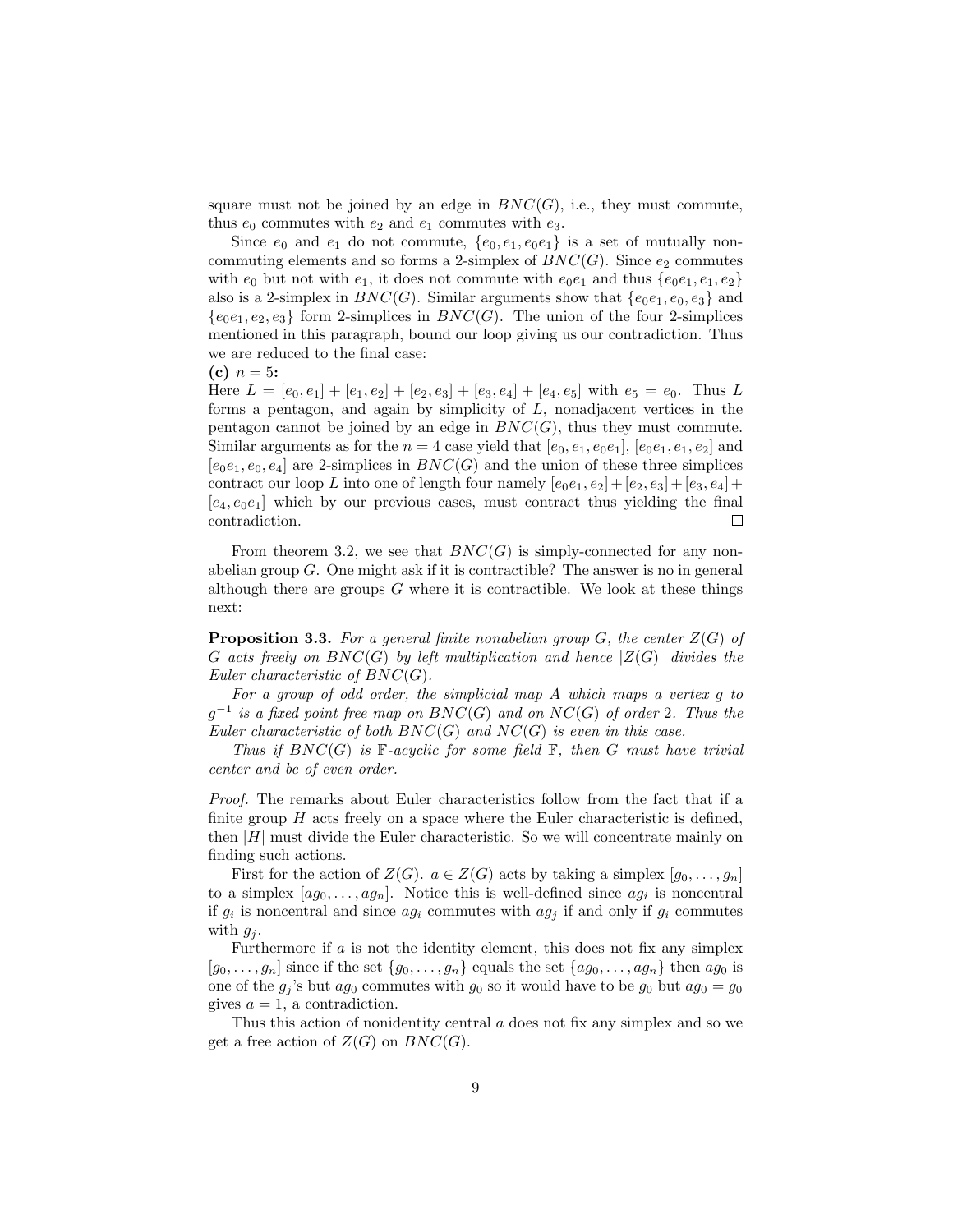Now for the action of A, first note that A is well-defined since if  $[g_0, \ldots, g_n]$ is a set of mutually non-commuting elements of G, so is  $[g_0^{-1}, \ldots, g_n^{-1}]$ . Clearly  $A \circ A = Id$ . Furthermore, if the two sets above are equal, then  $g_0^{-1}$  would have to be one of the  $g_j$ . But since  $g_0^{-1}$  commutes with  $g_0$  it would have to be  $g_0$ , i.e.,  $g_0$  would have to have order 2. Similarly, all the  $g_i$  would have to have order 2. Thus in a group of odd order, A would not fix any simplex of  $BNC(G)$  or  $NC(G)$ , and hence would not have any fixed points.

The final comment is to recall that if  $BNC(G)$  were F-acyclic, its Euler characteristic would be 1 and hence the center of G would be trivial and G would have to have even order by the facts we have shown above.  $\Box$ 

Proposition 3.3 shows that  $BNC(G)$  is not contractible if G is of odd order or if G has a nontrivial center, for example if  $G$  were nilpotent. There is a corresponding p-local version which we state next:

**Proposition 3.4.** If  $2||Z(G)|$  or if G has odd order then  $NC_2(G)$  is not contractible, in fact the Euler characteristic is even.  $NC_p(G)$  is never contractible for any odd prime p, in fact it always has even Euler characteristic.

Proof. Follows from the proof of proposition 3.3, once we note that left multiplication by a central element of order 2 takes the subcomplex  $NC_2(G)$  of  $NC(G)$ to itself and that the map A maps  $NC_p(G)$  into itself, as the inverse of an element has the same order as the element. For odd primes  $p$ ,  $\tilde{A}$  is fixed point free on  $NC_p(G)$  always as no elements of order 2 are involved in  $NC_p(G)$ .  $\Box$ 

The fact that  $BNC(G)$  can be contractible sometimes is seen in the next proposition.

Proposition 3.5. If G is a nonabelian group with a self-centralizing involution i.e., an element x of order 2 such that  $C(x) = \{1, x\}$ , then BNC(G) is contractible. In fact,  $BNC(G) = NC(G)$  in this case.

Thus for example,  $NC(\Sigma_3) = BNC(\Sigma_3)$  is contractible where  $\Sigma_3$  is the symmetric group on 3 letters.

*Proof.* Since x does not commute with any nontrivial element, the center of  $G$ is trivial and  $NC(G) = BNC(G)$ . Furthermore, it is clear that  $BNC(G)$  is a cone with x as vertex and hence is contractible.  $\Box$ 

To help show  $NC(G)$  of a group is not contractible, we note the following observation which uses Smith theory. (See [B]).

**Proposition 3.6.** If G is a group and  $NC(G)$  is  $\mathbb{F}_2$ -acyclic where  $\mathbb{F}_2$  is the field with two elements, then  $NC_2(G)$  is also  $\mathbb{F}_2$ -acyclic. Furthermore one always has  $\chi(NC(G)) = \chi(NC_2(G)) \mod 2.$ 

*Proof.* We first recall that the map A from proposition 3.3 has order 2 as a map of  $NC(G)$ . However it might have fixed points, in fact from the proof of that proposition, we see that A fixes a simplex  $[g_0, \ldots, g_n]$  of  $NC(G)$  if and only if each element  $g_i$  has order 2 and it fixes the simplex pointwise. Thus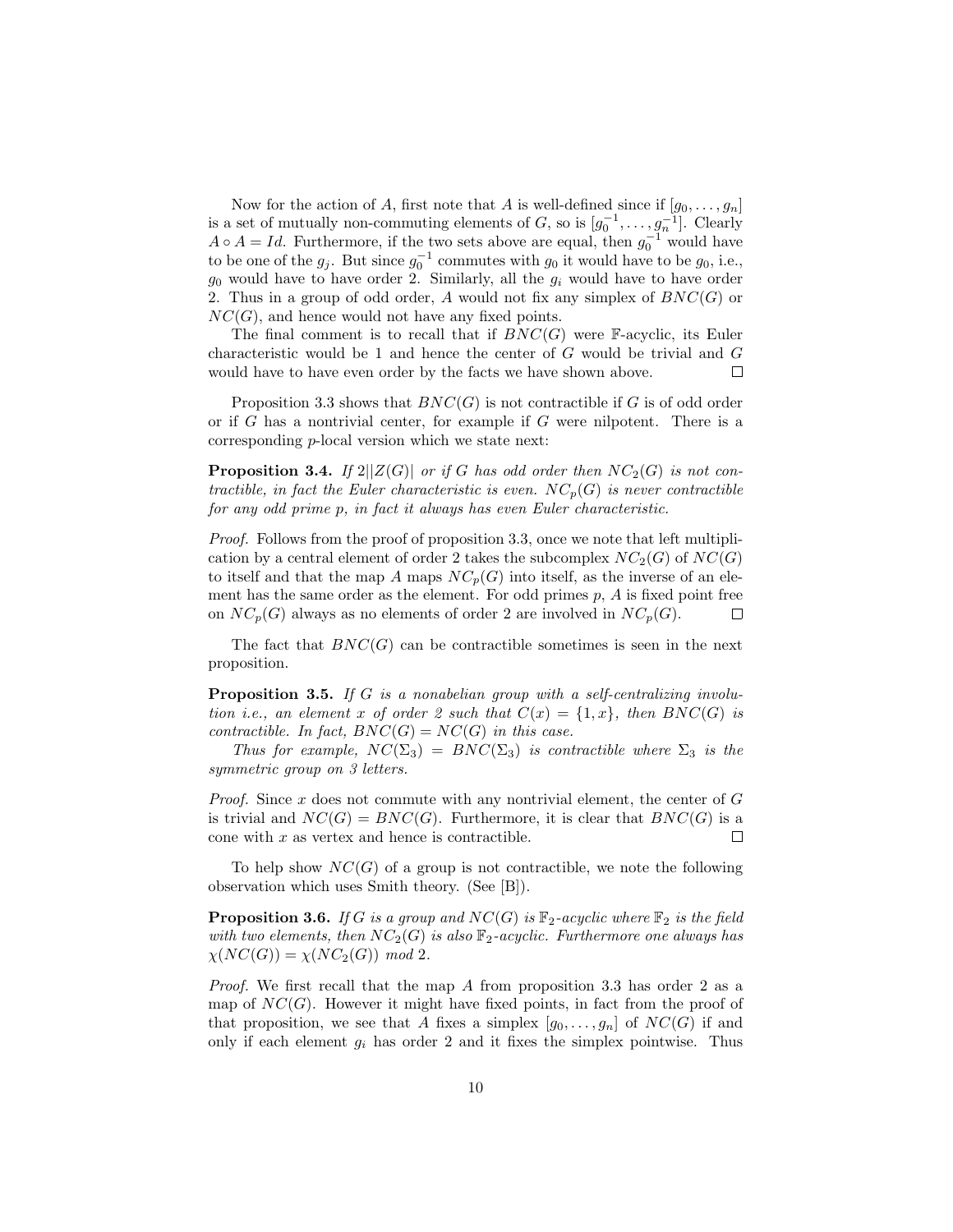the fixed point set of A on  $NC(G)$  is nothing other than  $NC_2(G)$  the 2-local non-commuting complex for  $G$ . Since  $A$  has order 2, we can apply Smith Theory to finish the proof of the first statement of the proposition. The identity on the Euler characteristics follows once we note that under the action of  $A$ , the cells of  $NC(G)$  break up into free orbits and cells which are fixed by A and the fixed cells exactly form  $NC_2(G)$ .  $\Box$ 

We observed earlier that if  $BNC(G)$  is contractible then the center of G is trivial, i.e.  $BNC(G) = NC(G)$ , hence, by proposition 3.6,  $NC_2(G)$  is  $\mathbb{F}_2$ -acyclic (and in particular nonempty).

**Definition 3.7.** Let G be a finite group. We define  $nc(G)$  to be the maximum size of a set of pairwise non-commuting elements in G. Thus  $nc(G) - 1$  is the dimension of  $NC(G)$ .

We now compute a general class of examples, the Frobenius groups. Recall a group  $G$  is a Frobenius group if it has a proper nontrivial subgroup  $H$  with the property that  $H \cap H^g = 1$  if  $g \in G - H$ . H is called the Frobenius complement of G. Frobenius showed the existence of a normal subgroup K such that  $K =$  $G - \bigcup_{q \in G} (H^g - \{1\})$ . Thus G is a split extension of K by H, i.e.,  $G = K \times_{\phi} H$ , for some homomorphism  $\phi : H \to Aut(K)$ . This K is called the Frobenius kernel of G.

We have:

Proposition 3.8. If G is a Frobenius group with Frobenius kernel K and Frobenius complement H, then

$$
NC(G) = NC(K) * NC(H)^{|K|}
$$

where  $*$  stands for simplicial join and the superscript  $|K|$  means that  $NC(K)$ is joined repeatedly with  $|K|$  many copies of  $NC(H)$ .

It also follows that  $nc(G) = nc(K) + |K|nc(H)$ .

Finally if both H and K are abelian, then  $NC(G)$  is homotopy equivalent to a wedge of  $(|K| - 2)(|H| - 2)^{|K|}$  many  $|K|$ -spheres.

*Proof.* First, from the condition that  $H \cap H^g = 1$  for  $g \in G - H$  we see that no nonidentity element of  $H$  commutes with anything outside of  $H$ . Thus conjugating the picture, no nonidentity element of any  $H<sup>g</sup>$  commutes with anything outside  $H^g$ . Thus if  $H^{g_1}, H^{g_2}, \ldots, H^{g_m}$  is a complete list of the conjugates of H in G, we see easily that  $G - \{1\}$  is partitioned into the sets  $K - \{1\}, H^{g_1} - \{1\}, \ldots, H^{g_m} - 1$  and two elements picked from different sets in this partition will not commute. Thus it follows that the non-commuting complex based on the elements of  $G - \{1\}$  decomposes as a join of the noncommuting complexes based on each set in the partition. To complete the picture one notices that each  $H<sup>g</sup>$  is isomorphic to H and so contributes the same non-commuting complex as  $H$  and furthermore since the conjugates of  $H$ make up  $G - K$ , a simple count gives that  $m = \frac{|G| - |K|}{|H| - 1} = \frac{|H||K| - |K|}{|H| - 1} = |K|$ .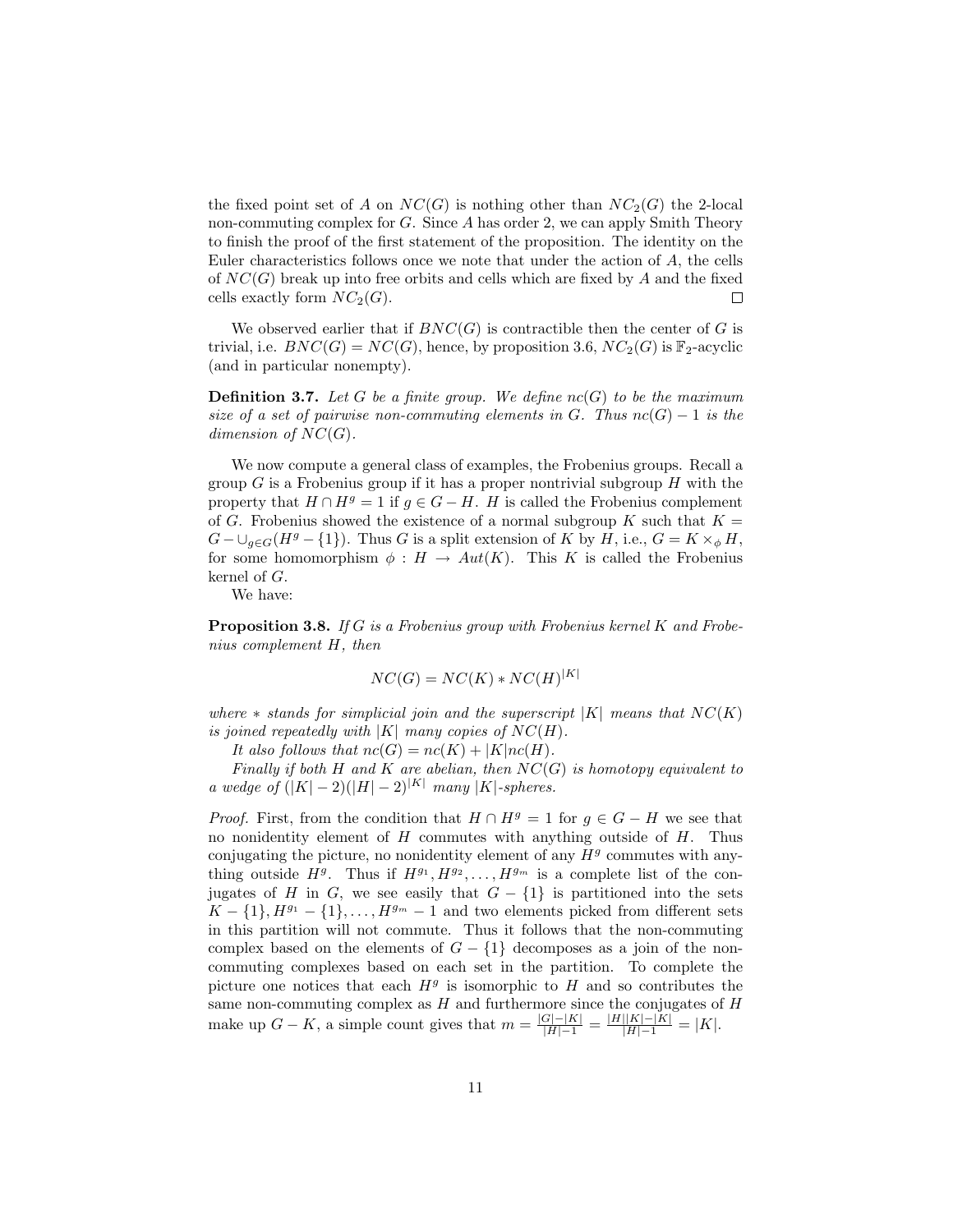The sentence about  $nc(G)$  follows from the fact that if we define  $d(S)$  =  $\dim(S) + 1$  for a simplicial complex S, then  $d(S_1 * S_2) = d(S_1) + d(S_2)$ . Thus since  $d(NC(G)) = nc(G)$  this proves the stated formula concering  $nc(G)$ .

Finally when H and K are abelian,  $NC(H)$  and  $NC(K)$  are just a set of points namely the nonidentity elements in each group. The short exact sequence of the join together with the fact that  $NC(G) = BNC(G)$  is simply-connected finishes the proof.  $\Box$ 

**Example 3.9.**  $A_4$  is a Frobenius group with kernel  $\mathbb{Z}/2\mathbb{Z} \times \mathbb{Z}/2\mathbb{Z}$  and complement  $\mathbb{Z}/3\mathbb{Z}$ . Thus proposition 3.8 shows  $NC(A_4) \simeq S^4 \vee S^4$  and  $nc(A_4) = 5$ .

**Claim 3.10.**  $NC_2(A_5)$  is a 4-spherical complex homotopy equivalent to a bouquet of 32 4-spheres. Thus it is 3-connected and has odd Euler characteristic. Hence  $NC(A_5)$  has odd Euler characteristic.

*Proof.* The order of  $A_5$  is  $60 = 4 \cdot 3 \cdot 5$  of course. It is easy to check that there are five Sylow 2-subgroups P which are elementary abelian of rank 2 and selfcentralizing, i.e.,  $C_G(P) = P$ , and are "disjoint", i.e., any two Sylow subgroups intersect only at the identity element.

Thus the picture for the vertices of  $NC_2(A_5)$  is as 5 sets  $\{S_i\}_{i=1}^5$  of size 3. (Since each Sylow 2-group gives 3 involutions.) Now since the Sylow 2-groups are self-centralizing, this means that two involutions in two different Sylow 2 subgroups, do not commute and thus are joined by an edge in  $NC_2(A_5)$ . Thus we see easily that  $NC_2(A_5)$  is the join  $S_1 * S_2 * S_3 * S_4 * S_5$ .

Using the short exact sequence for the join (see page 373, Exercise 3 in [M]), one calculates easily that  $NC_2(A_5)$  has the homology of a bouquet of 32 4-spheres. Since the join of two path connected spaces  $S_1 * S_2$  and  $S_3 * S_4 * S_5$  is simply-connected, it follows that  $NC_2(A_5)$  is homotopy equivalent to a bouquet of 32 4-spheres, and since it is obviously 4-dimensional, this completes all but the last sentence of the claim. The final sentence follows from proposition 3.6 which says that  $NC(A_5)$  has the same Euler characteristic as  $NC_2(A_5)$  mod 2.  $\Box$ 

At this stage, we would like to make a conjecture:

**Conjecture 3.11.** If G is a nonabelian simple group, then  $NC(G) = BNC(G)$ has odd Euler characteristic.

Recall the following famous theorem of Feit and Thompson:

#### Theorem 3.12 (Odd order theorem). Every group of odd order is solvable.

Notice, that if the conjecture is true, it would imply the odd order theorem. This is because it is easy to see that a minimal counterexample G to the odd order theorem would have to be an odd order nonabelian simple group. The conjecture would then say  $BNC(G)$  has an odd Euler characteristic and proposition 3.3 would say G was even order which is a contradiction to the original assumption that G has odd order.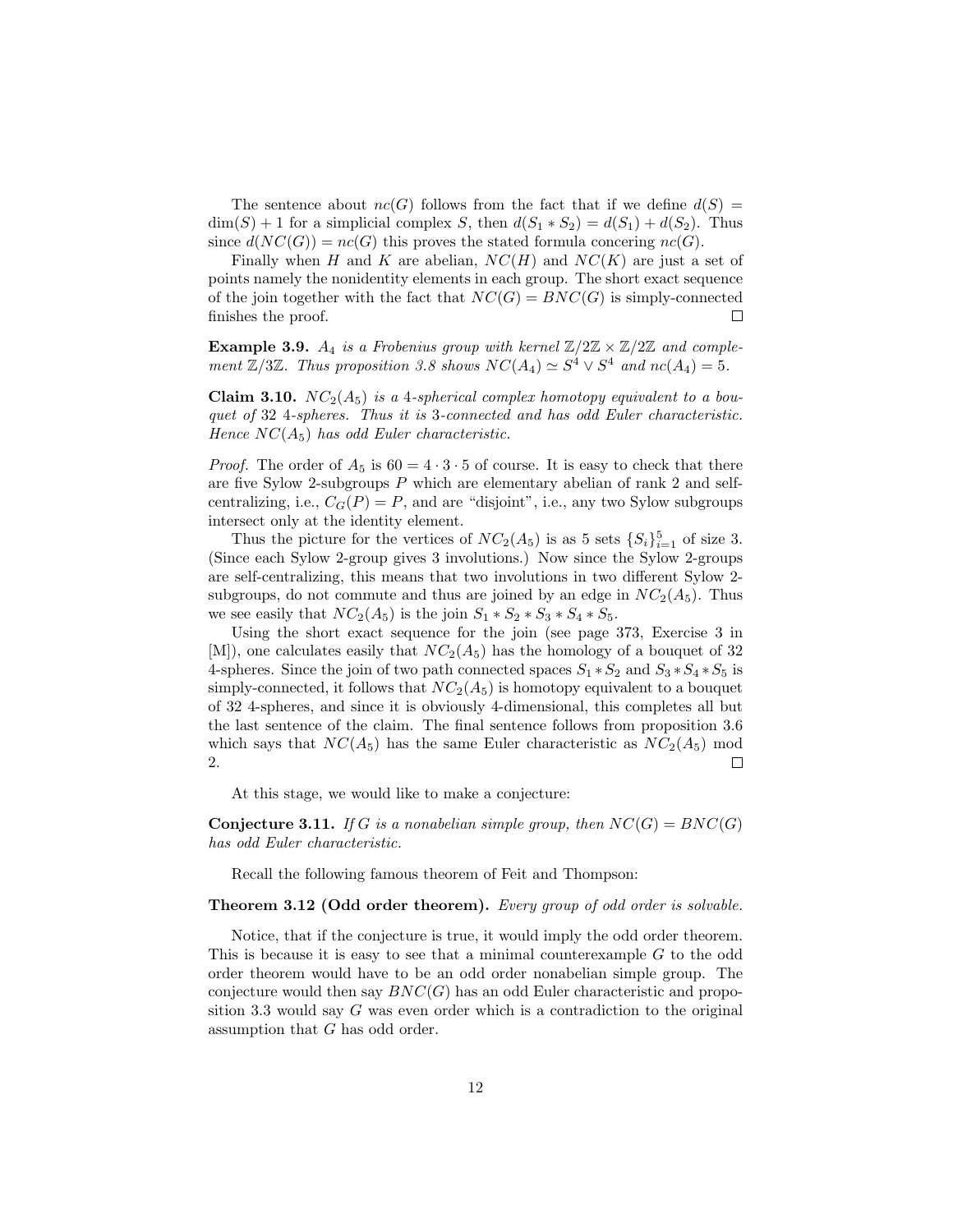### 4 General commuting structures

Before we further analyze the  $NC(G)$  complexes introduced in the last section, we need to extend our considerations to general commuting structures.

Definition 4.1. A commuting structure is a set S together with a reflexive, symmetric relation  $\sim$  on S. If  $x, y \in S$  with  $x \sim y$  we say x and y commute.

**Definition 4.2.** Given a commuting structure  $(S, \sim)$ , the dual commuting structure  $(S, \sim')$  is defined by (a)  $∼'$  is reflexive and

(b)For  $x \neq y$ ,  $x \sim' y$  if and only if x does not commute with y in  $(S, \sim)$ .

When it is understood we write a commuting structure as S and its dual as  $S'$ . It is easy to see that  $S'' = S$  in general.

**Definition 4.3.** Given a commuting structure  $S$ ,  $C(S)$  is the simplicial complex whose vertices are the elements of S and such that  $[s_0, \ldots, s_n]$  is a face of  $C(S)$  if and only if  $\{s_0, \ldots, s_n\}$  is a commuting set i.e.,  $s_i \sim s_j$  for all i and j. Similarly we define  $NC(S) = C(S')$  and refer to the elements in a face of  $NC(S)$  as a non-commuting set in S.

Below are some examples of commuting structures which will be important in our considerations:

(a) The nontrivial elements of a group  $G$  form a commuting structure which we denote also by G, where  $x \sim y$  if and only if x and y commute in the group G. In this case  $C(G)$  and  $NC(G)$  are the complexes considered in the previous sections.

(b) The noncentral elements of a group G form a commuting structure  $G-Z(G)$ and  $NC(G - Z(G)) = BNC(G)$ . Similarly the elements of order p in G form a commuting structure  $G_p$  and  $C(G_p) = C_p(G)$ ,  $NC(G_p) = NC_p(G)$ .

(c) If V is a vector space equipped with a bilinear map  $[\cdot, \cdot] : V \otimes V \to V$ . Then the nonzero elements of  $V$  form a commuting structure also denoted by *V*, where  $v_1 \sim v_2$  if  $[v_1, v_2] = 0$  or if  $v_1 = v_2$ .

(d) In the situation in (c), we can also look at the set  $P(V)$  of lines in V. The commuting structure on V descends to give a well-defined commuting structure on  $P(V)$ , which we will call the projective commuting structure.

(e) If  $1 \rightarrow C \rightarrow G \rightarrow Q \rightarrow 1$  is a central extension of groups with Q abelian then one can form  $[\cdot, \cdot] : Q \to C$  by

$$
[x, y] = \hat{x} \hat{y} \hat{x}^{-1} \hat{y}^{-1}
$$

where  $x, y \in Q$  and  $\hat{x}$  is a lift of x in G etc. It is easy to see this is well-defined, independent of the choice of lift and furthermore that the bracket  $[\cdot, \cdot]$  is bilinear.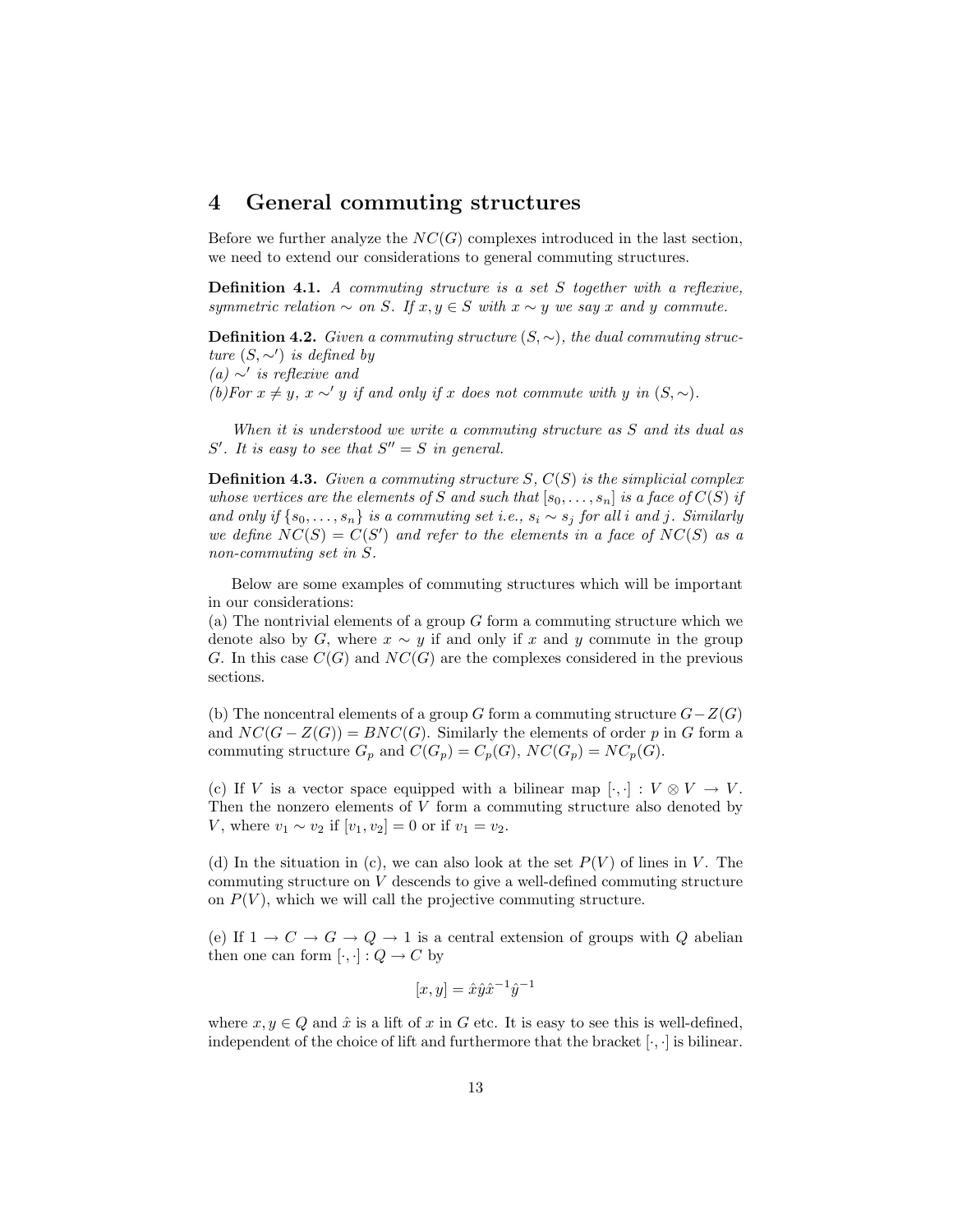Thus by (c), we get a commuting structure on the nontrivial elements of Q via this bracket. We denote this commuting structure by  $(G; C)$ . Notice in general it is not the same as the commuting structure of the group  $G/C$  which is abelian in this case. More generally even if  $Q$  is not abelian, one can define a commuting structure on the nontrivial elements of Q from the extension by declaring  $x \sim y$ if and only if  $\hat{x}$  and  $\hat{y}$  commute in G, we will denote this commuting structure by  $(G; C)$  in general.

**Example 4.4.** If P is an extraspecial p-group of order  $p^3$  then it has center Z of order p and  $P/Z$  is an elementary abelian p-group of rank 2. Let Symp denote the commuting structure obtained from a vector space of dimension two over  $\mathbb{F}_p$  equipped with the symplectic alternating inner product  $[x, y] = 1$  where  ${x, y}$  is a suitable basis. Then it is easy to check that  $(P, Z) = Symp$ .

One of the main results we will use in order to study the non-commuting complexes associated to commuting structures is a result of A. Björner, M. Wachs and V. Welker on "blowup" complexes which we describe next:

Let S be a finite simplicial complex with vertex set  $[n]$  (This means the vertices have been labelled 1,...,n). To each vertex  $1 \leq i \leq n$ , we assign a positive integer  $m_i$ . Let  $\bar{m} = (m_1, \ldots, m_n)$ , then the "blowup" complex  $S_{\bar{m}}$  is defined as follows:

The vertices of  $S_{\bar{m}}$  are of the form  $(i, j)$  where  $1 \leq i \leq n, 1 \leq j \leq m_i$ . (one should picture  $m_i$  vertices in  $S_{\bar{m}}$  over vertex i in S.)

The faces of  $S_{\bar{m}}$  are exactly of the form  $[(i_0, j_0), \ldots, (i_n, j_n)]$  where  $[i_0, \ldots, i_n]$ is a face in S. (In particular  $i_l \neq i_k$  for  $l \neq k$ .)

The result of Björner, Wachs and Welker describes  $S_{\bar{m}}$  up to homotopy equivalence, in terms of  $S$  and its links. More precisely we have:

Theorem 4.5 (Björner, Wachs, Welker [BWW]). For any connected simplicial complex S with vertex set [n] and given n-tuple of positive integers  $\bar{m} =$  $(m_1, \ldots, m_n)$  we have:

$$
S_{\bar{m}} \simeq S \vee \bigvee_{F \in S} [Susp|F| (Lk(F))]^{\gamma(F)}.
$$

Here the  $\vee$  stands for wedge of spaces, Susp<sup>k</sup> for k-fold suspension,  $Lk(F)$  for the link of the face  $F$  in  $S$ ,  $|F|$  for the number of vertices in the face  $F$  (which the unk of the face  $F$  in  $S$ ,  $|F|$  for the number of vertices in the face  $F$  (which<br>is one more than the dimension of  $F$ ) and  $\gamma(F) = \prod_{i \in F} (m_i - 1)$ . Thus in the decomposition above,  $\gamma(F)$  copies of  $Susp^{|F|}(Lk(F))$  appear wedged together.

Note that in [BWW], the empty face is considered a face in any complex. In the above formulation we are not considering the empty face as a face and thus have separated out the S term in the wedge decomposition.

For example, if we take a 1-simplex [1, 2] as our complex S and use  $\bar{m} = (2, 2)$ , then it is easy to see that  $S_{\bar{m}}$  is a circle. On the other hand all links in S are contractible except the link of the maximal face [1, 2] which is empty (a " $(-1)$ sphere"). Thus everything in the right hand side of the formula is contractible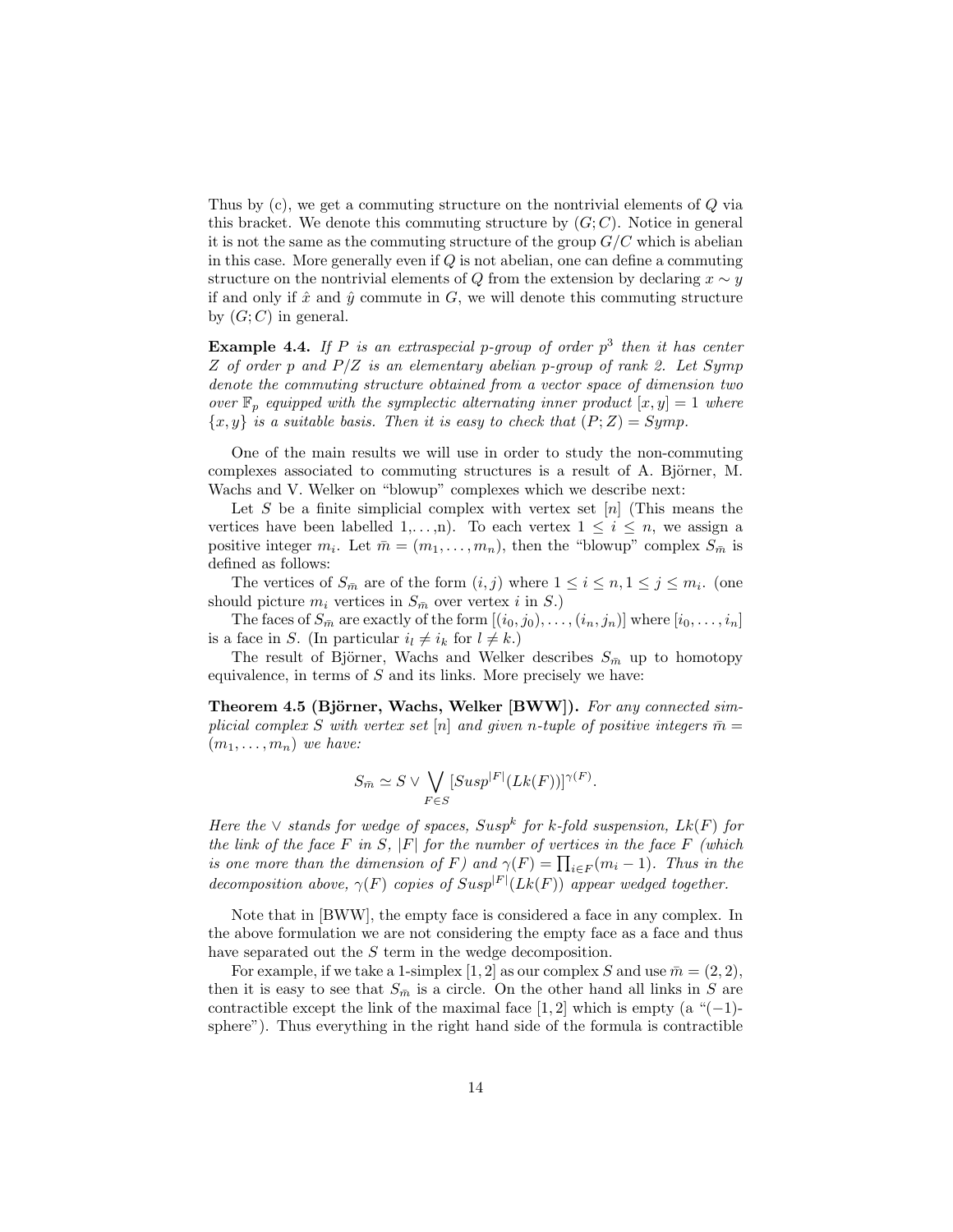except the 2-fold suspension of this  $(-1)$ -sphere which gives a 1-sphere or circle as expected.

Also note that whenever some  $m_i = 1$ , the corresponding  $\gamma(F) = 0$  and so that term drops our of the wedge decomposition. Thus if  $m_1 = \cdots = m_n = 1$ , the decomposition gives us nothing as  $S_{\bar{m}} = S$ .

Now for some examples of where this theorem applies:

**Corollary 4.6.** If G is a finite group and  $Z(G)$  is its center, then  $BNC(G)$  is the blowup of  $(G;Z(G))$  where each  $m_i = |Z(G)|$ . This is because everything in the same coset of the  $Z(G)$  in G commutes with each other and whether or not two elements from different cosets commute is decided in  $(G, Z(G))$ . Thus we conclude

$$
BNC(G) \simeq NC(G; Z(G)) \vee \bigvee_{F \in NC(G; Z(G))} [Susp|F|(Lk(F))]^{(|Z(G)|-1)^{|F|}}.
$$

Before we do say more, let us look at another example of theorem 4.5 in our context. The proof is the same as that of example 4.6 and is left to the reader.

**Corollary 4.7.** Let  $(V, [\cdot, \cdot])$  be a vector space over a finite field **k** equipped with a nondegenerate bilinear form. Then  $NC(V)$  is a blowup of  $NC(P(V))$  and we have

$$
NC(V) \simeq NC(P(V)) \vee \bigvee_{F \in NC(P(V))} [Susp|F| (Lk(F))]^{(|{\bf k}|-2)^{|F|}}.
$$

For example, it is easy to see that in  $Symp$ , if  $[x, y] = 0$  then x is a scalar multiple of y. Thus in  $P(Symp)$  two distinct elements do not commute and hence  $NC(P(Symp))$  is a simplex. Thus all of its links are contractible except the link of the top face which is empty. This top face has  $(p^2-1)/(p-1) = p+1$ vertices. Thus following example 4.7, we see

$$
NC(Symp) \simeq \vee_{(p-2)^{(p+1)}} S^p.
$$

**Remark 4.8.** If  $(V, [\cdot, \cdot])$  is a vector space over a finite field equipped with a nondegenerate symmetric inner product corresponding to a quadratic form  $Q$ , then one can restrict the commuting structure induced on  $P(V)$  to the subset S consisting of singular points of Q, i.e., lines  $\langle x \rangle$  with  $Q(x) = 0$ . (S will be nonempty only if  $Q$  is of hyperbolic type.) Among the non-commuting sets in  $S$ are the subsets called ovoids defined by the property that every maximal singular subspace of V contains exactly one element of the ovoid. (See  $|G|$ ) Thus these ovoids are a special subcollection of the facets of  $NC(S)$ .

In general, we will find the following notion useful:

**Definition 4.9.** If  $(S, ∼)$  is a commuting set and  $x ∈ S$ , we define the centralizer of x to be

$$
C(x) = \{ y \in S | y \sim x \}.
$$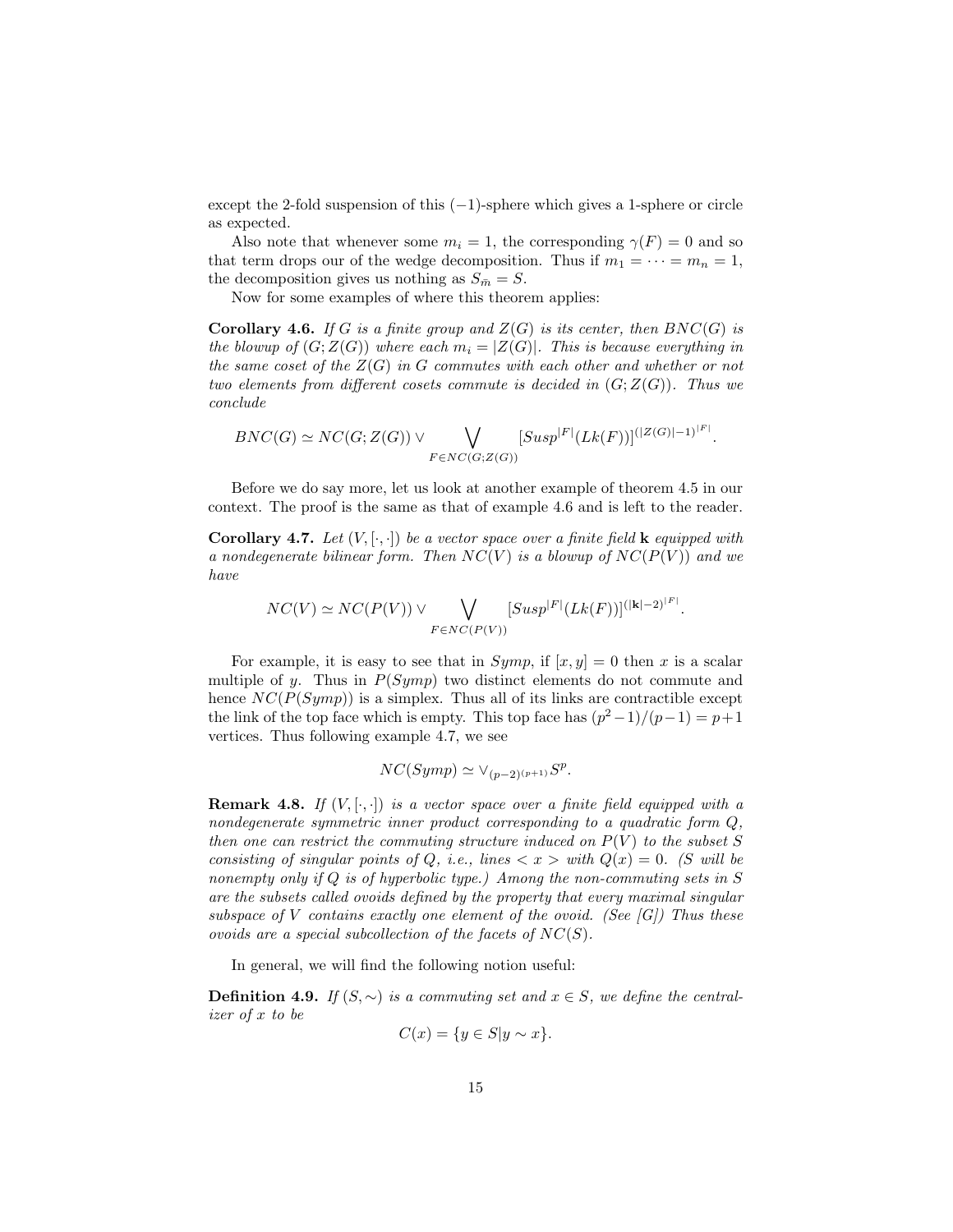This allows us to define

**Definition 4.10.** If  $(S, \sim)$  is a commuting set, we define an equivalence relation on the elements of S by  $x \approx y$  if  $C(x) = C(y)$ . The equivalence classes are called the centralizer classes of  $(S, \sim)$ . We then define the core of S to be the commuting set  $(S, \sim)$  where the elements are the centralizer classes of S and the classes [x] and [y] commute in  $\overline{S}$  if and only if the representatives x, y commute in S.

It is easy to see that  $NC(S)$  is the blowup of  $NC(\bar{S})$ , where for the vertex  $[x] \in NC(\bar{S})$  there are  $m_x$  vertices above it in  $NC(S)$ , where  $m_x$  is the size of the centralizer class  $[x]$ . Thus once again theorem 4.5 gives us:

**Theorem 4.11.** Let S be a commuting set and  $\overline{S}$  be its core, and suppose  $NC(S)$  is connected. Then

$$
NC(S) \simeq NC(\bar{S}) \vee \bigvee_{F \in NC(\bar{S})} [Susp|F|(LkF)]^{\gamma(F)}
$$

where  $\gamma(F) = \prod_{[x] \subseteq F} (m_x - 1)$ . Here again  $m_x$  is the size of the centralizer class  $[x]$ .

**Remark 4.12.** Note that if  $NC(S)$  is connected,  $NC(S)$  will automatically be connected as it is the image of  $NC(S)$  under a continuous map.

With some abuse of notation, we will call  $NC(S)$  the core of  $NC(S)$ .

Following the notation above, in a finite group  $G$ , the equivalence relation "has the same centralizer group" partitions  $G$  into centralizer classes. The central elements form one class and the noncentral elements thus inherit a partition.

Notice if  $[x]$  is the centralizer class containing x, then any other generator of the cyclic group  $\langle x \rangle$  is in the same class. Thus [x] has at least  $\phi(n)$  elements where n is the order of x, and  $\phi$  is Euler's totient function. Thus if  $n > 2$ , then  $[x]$  contains at least two elements. Also notice that every thing in the coset  $xZ(G)$  is also in [x] so if  $Z(G) \neq 1$  we can also conclude [x] contains at least two elements.

**Definition 4.13.** A non-commuting set S in G is a nonempty subset S, such that the elements of S pairwise do not commute. A maximal non-commuting set S is a non-commuting set which is not properly contained in any other noncommuting set of G.

In general, not all maximal non-commuting sets of a group G have the same size.

One obtains the following immediate corollary of theorem 4.11 (Assume  $|G| > 2$  for the following results):

**Corollary 4.14.** Let G be a finite nonabelian group, and let  $S_s$  denote the set of maximal non-commuting sets in G of size s. Then, for  $s > 1$ ,

$$
rk(H_{s-1}(BNC(G))) \ge \sum_{F \in S_s} [\prod_{x \in F} (1 - \frac{1}{m_x})].
$$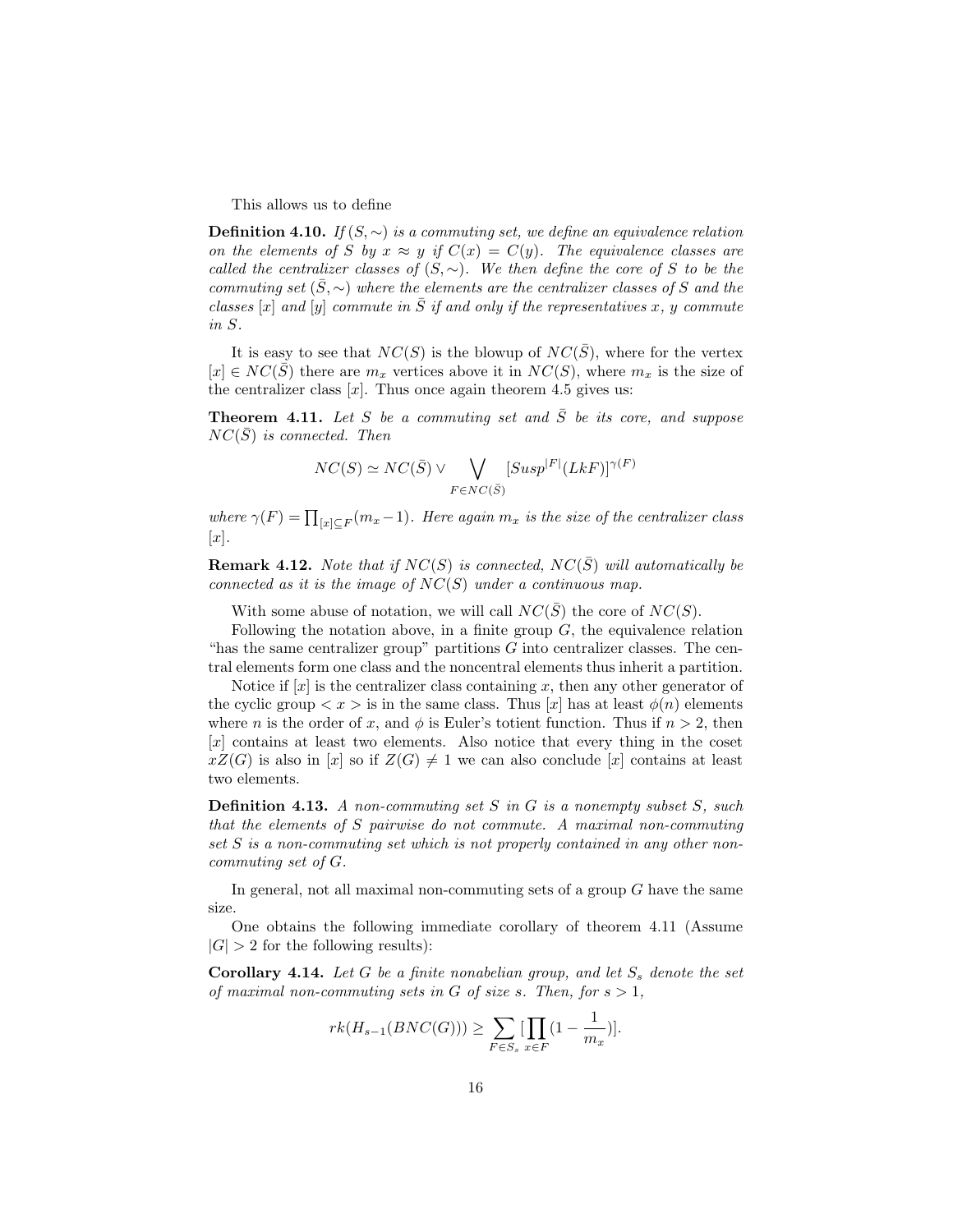where  $m_x$  is the size of the centralizer class containing x.

In particular, if  $G$  is an odd order group or if  $G$  has a nontrivial center, then

$$
\tilde{H}_{s-1}(NC(G)) \neq 0
$$

whenever G has a maximal non-commuting set of size s.

*Proof.* Let X be the non-commuting complex associated to the core of  $BNC(G)$ . Let us define a facet to be a face of a simplicial complex which is not contained in any bigger faces. Thus the facets of  $BNC(G)$  consist exactly of maximal non-commuting sets of noncentral elements in G.

The first thing to notice is to every facet F of  $BNC(G)$ , there corresponds a facet  $F$  of  $X$ , and further more this correspondence preserves the dimension of the facet (or equivalently the number of vertices in the facet).

Since the link of a facet is always empty (a  $(-1)$ -sphere), in the wedge decomposition of theorem 4.11, we get the suspension of this empty link as a contribution. If the facet  $F$  has  $n$  vertices in it, then we suspend  $n$  times to get a  $(n-1)$ -sphere. Thus to every maximal non-commuting set of size s, we get a  $s-1$  sphere contribution from the corresponding facet in X. In fact we get  $\gamma(F)$ -many such spheres from the facet F. However above each facet F in X,  $\gamma(F)$ -many such spheres from the facet F. However above each facet F in  $\Lambda$ ,<br>there correspond  $\prod_{[x]\in \bar{F}}(m_x)$  many facets in  $BNC(G)$ . Thus in the sum over there correspond  $\prod_{[x]\in F}(mx)$  many facets in  $BNC(G)$ . Thus in the sum over<br>the facets of  $BNC(G)$  stated in the theorem, we divide  $\gamma(F)$  by  $\prod_{x\in F}(m_x)$  in order to count the contribution from the facet  $\overline{F}$  in X the correct number of times.

Notice that  $\frac{\gamma(F)}{\prod_{\substack{F|n}}$  $\frac{\gamma(F)}{x \in F(m_x)} = \prod$  $\lambda_{x\in F}(1-\frac{1}{m_x}) \geq \frac{1}{2^{|F|}}$  if all the centralizer classes have size bigger than one. So if G has the property that the size of the centralizer classes of noncentral elements is always strictly bigger than one, for example if  $G$  is odd or if  $G$  has a nontrivial center, then

$$
2srk(H_{s-1}(BNC(G))) \ge |S_s|
$$

for all  $s \in \mathbb{N}$ . In particular  $H_{s-1}(BNC(G)) \neq 0$  whenever G has a maximal non-commuting set of size s. Also observe that  $\widetilde{H}_0(NC(G)) \neq 0$  whenever G has maximal non-commuting set of size 1, i.e. a singleton consisting of a nontrivial central element (except for the trivial case when G has order 2.)  $\Box$ 

It is easy to see from this proof that a  $p$ -local version of corollary 4.14 is also true. We state here only the last part of this result for odd primes:

Corollary 4.15. Let  $p$  be an odd prime. Then,

$$
\tilde{H}_{s-1}(NC_p(G)) \neq 0
$$

whenever G has a maximal non-commuting p-set of size s.

The same is true for  $p = 2$  under the additional condition  $2||Z(G)|$ .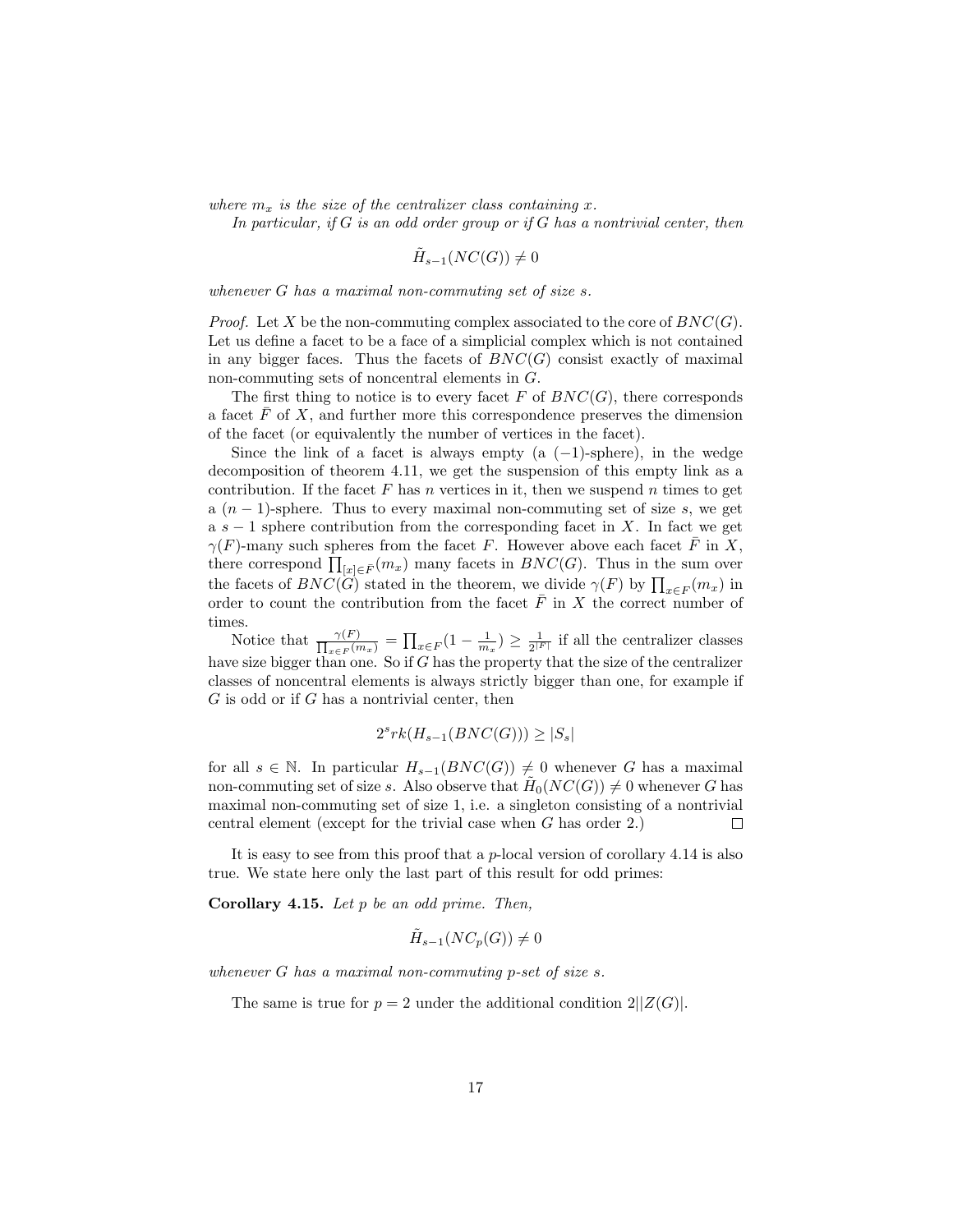Remark 4.16. Notice that the conclusion of corollary 4.14 is consistent with the simple connectedness of  $BNC(G)$ , because there is no maximal non-commuting set of size 2. To see this, observe that whenever there is a non-commuting set  ${a, b}$  with two elements, we can form a bigger non-commuting set  ${a, b, ab}$ .

Also notice that this is no longer the case for the p-local case. For example, when  $G = D_8 = \langle a, b | a^2 = b^2 = c^2 = 1, [a, b] = c$ , c central), the complex  $BNC_2(G)$  is a rectangle with vertices a, b, ac, bc which is the inflated complex corresponding to maximal 2-set  $\{a, b\}$ . In particular,  $BNC_2(G)$  is not simply connected in general.

Remark 4.17. One of the things that corollary 4.14 says is that if one wants to calculate  $nc(G)$ , the answer which is obviously the dimension of  $BNC(G)$ plus one can also be determined by finding the highest nonvanishing homology of  $BNC(G)$  in the case when  $Z(G) \neq 1$  or G is odd order. Thus the answer is determined already by the homotopy type of  $BNC(G)$  in this situation. If  $Z(G) = 1$  and G has even order, this is no longer true, for example  $NC(\Sigma_3)$  is contractible and so does not have any positive dimensional homology.

Sometimes one can show the non-commuting complex for the core of  $(S, \sim)$ is contractible as the next lemma shows:

**Lemma 4.18.** If  $(S, \sim)$  has a centralizer class [x] where  $[x] = C(x)$  then if the core is  $\overline{S}$ , then  $NC(\overline{S})$  is contractible.

*Proof.* This is because it is easily seen that  $NC(S)$  is a cone on the vertex [x] as everything outside [x] does not commute with x as  $[x] = C(x)$ .  $\Box$ 

Thus for example:

**Example 4.19.** Let p be a prime, then the core of  $BNC(\Sigma_p)$  is contractible.

*Proof.* The cycle  $x = (1, 2, ..., p)$  in  $\Sigma_p$  has  $C(x) = \langle x \rangle$  by a simple calculation. Thus  $C(x) = |x|$  and so the result follows from lemma 4.18.  $\Box$ 

We now study an important special case:

**Definition 4.20.** A TC-group G is a group where the commuting relation on the noncentral elements is transitive. This is equivalent to the condition that all proper centralizer subgroups  $C(x) \subset G$  are abelian.

For example any minimal nonabelian group like  $S_3$ ,  $A_4$  or an extraspecial group of order  $p^3$ .

Corollary 4.21. If  $(S, ∼)$  is a commuting set where  $∼$  is also transitive (i.e.,  $\sim$  is an equivalence relation), then NC(S) is homotopy equivalent to a wedge of spheres of the same dimension. (We allow the "empty" wedge, i.e., we allow the case  $NC(S)$  is homotopy equivalent to a point). The dimension of the spheres is equal to  $n-1$  where n is the number of equivalence classes in  $(S, \sim)$  and the is equal to  $n-1$  where n is the number of equivalence classes in  $(S, \sim)$  and the number of spheres appearing is  $\prod_{i=1}^{n} (m_i - 1)$  where  $m_i$  is the size of equivalence class i.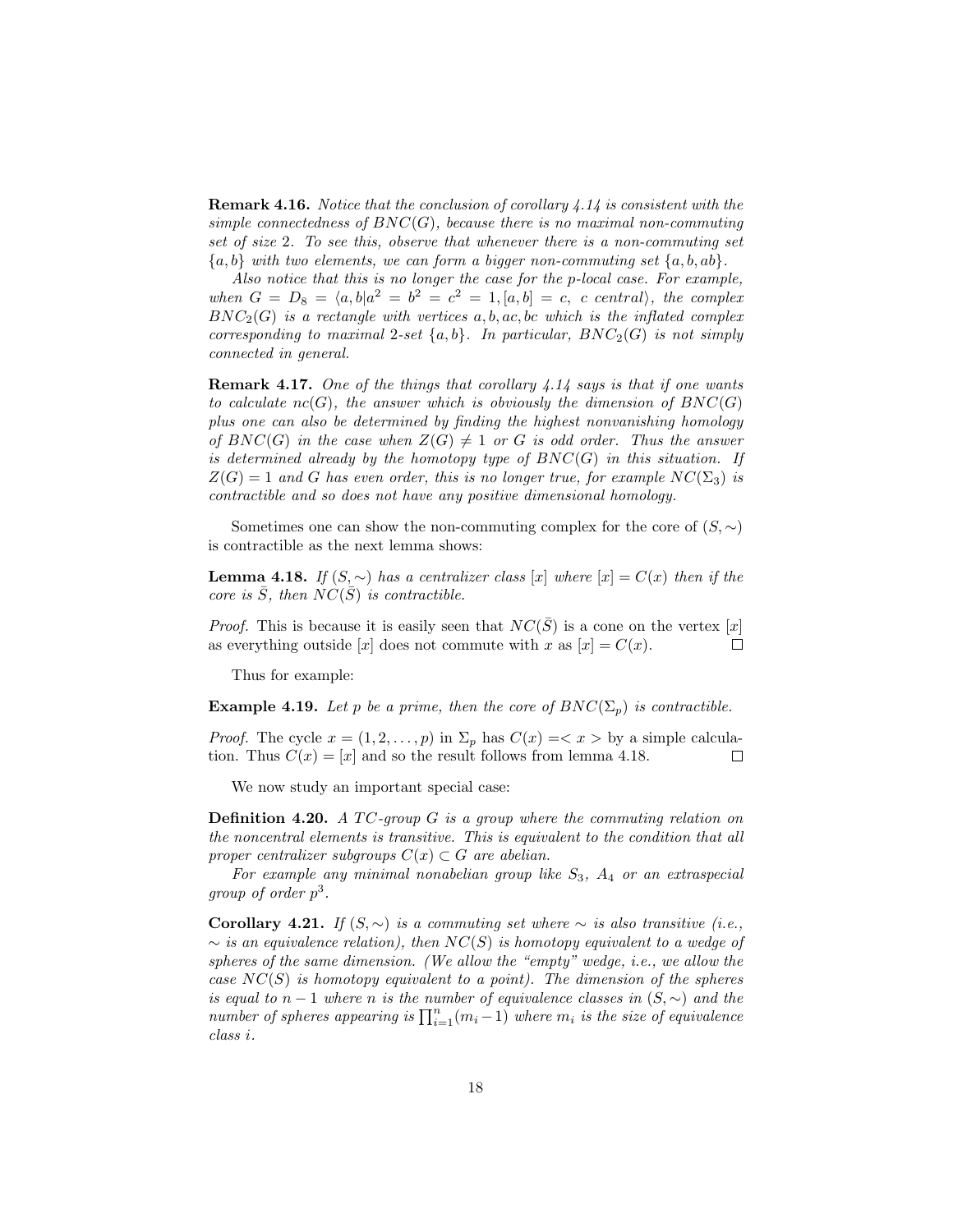Thus if G is a  $TC$ -group, then  $BNC(G)$  is homotopy equivalent to a wedge of spheres of dimension  $nc(G) - 1$  and the number of spheres is given by a product as above where the  $m_i$  are the orders of the distinct proper centralizer groups of G.

*Proof.* If  $\sim$  is an equivalence relation, it is easy to see that the centralizer classes are exactly the ∼ equivalence classes. Thus one sees that the non-commuting complex for the core,  $NC(\bar{S})$ , is a simplex. Thus in Theorem 4.11, all terms drop out except that corresponding to the maximum face in  $NC(S)$  where the link is empty. This link is suspended to give a sphere of dimension equal to the number of equivalence classes minus one. The number of these spheres appearing in the wedge decomposition is the product  $\prod_{i=1}^{n} (m_i - 1)$  where  $m_i$ is the size of equivalence class  $i$  and the product is over all equivalence classes. (Thus this can be zero if one of the equivalence classes has size one, in which case the complex is contractible).

In the case of  $BNC(G)$ , for G a TC-group, one just has to note that  $C(x)$ is the centralizer class  $[x]$  for any noncentral element x.  $\Box$ 

Remark 4.22. In Corollary 4.21, one did not actually have to use the general result of Bjorner, Wachs and Welker since it is easy to see that in this situation,  $NC(S)$  is the join of each equivalence class as discrete sets and a simple count gives the result.

Now notice in the case that  $(S, \sim)$  has  $\sim$  transitive, the above analysis shows that  $NC(S)$  is a join of discrete sets. Thus it is easy to see that  $NC(S)$  is shellable (This is because the facets of  $NC(S)$  are just sets where we have chosen exactly one element from each of the  $\sim$  equivalence classes. We can linearly order the equivalence classes and then lexicographically order the facets. It is easy to check that this is indeed a shelling.)

Given a shelling of a simplicial complex, there are many combinatorial equalities and inequalities which follow (See [S].) Since these are not so deep in the above general context, we will point out only the interpretation when applied to  $BNC(G)$ . Recall pure shellable just means shellable where all the facets have the same dimension.

**Proposition 4.23.** If G is a nonabelian group such that  $BNC(G)$  is pure shellable, e.g., G a TC-group like  $\Sigma_3$  or  $A_4$ , then if one sets nc<sub>i</sub> to be the number of non-commutative sets of non-central elements which have size i, one has:

$$
(-1)^{j}C(nc(G), j) + \sum_{k=1}^{j} (-1)^{j-k}C(nc(G) - k, j - k)nc_{k} \ge 0
$$

for all  $1 \leq j \leq nc(G)$  where  $C(n, k)$  is the usual binomial coefficient.

Proof. Follows from a direct interpretation of the inequalities in [S], page 4, Theorem 2.9. One warning about the notation in that paper is that  $|\sigma|$  means the number of vertices in  $\sigma$  and the empty face is considered a simplex in any complex.  $\Box$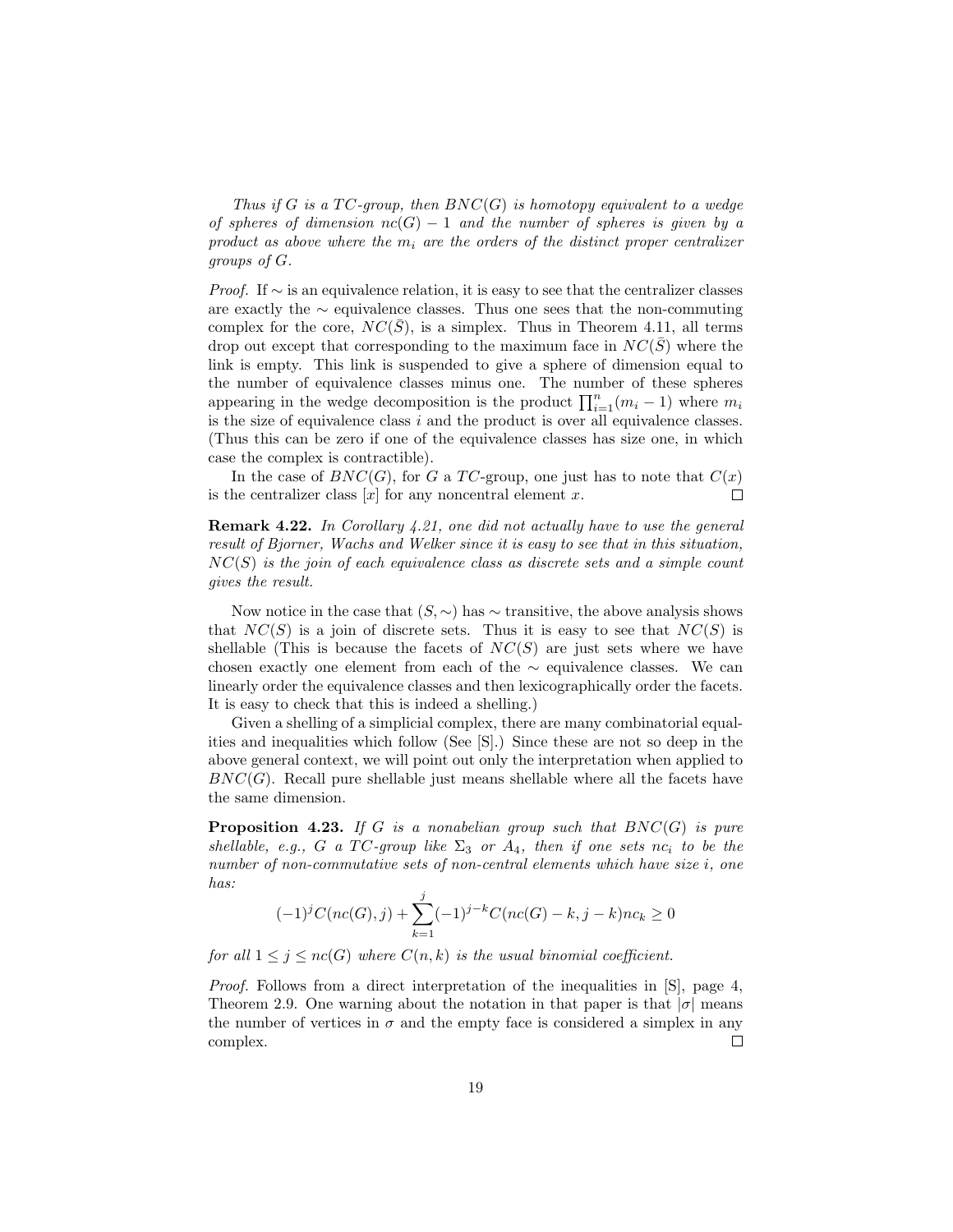Using that  $nc_1 = |G| - |Z(G)|$ ,  $nc_2 = \frac{|G|}{2}$  $\frac{G}{2}(|G|-m)$  where m is the number of conjugacy classes in G, one gets for example from the inequality with  $j = 2$ above:

Corollary 4.24. Let  $G$  be a nonabelian group with a transitive commuting relation, i.e., if  $[g, h] = [h, k] = 1$ , then  $[g, h] = 1$  for every noncentral  $g, h, k \in$ G. Then,

 $nc(G)(nc(G) - 1) + |G|(|G| - m) - 2(nc(G) - 1)(|G| - |Z(G)|) \ge 0.$ 

where m denotes the number of conjugacy classes in G.

### 5 Duality

Let  $(S, \sim)$  be a finite set with a commuting relation. Suppose the commuting complex  $C(S)$  breaks up as a disjoint union of path components  $C(S_1), \ldots, C(S_n)$ where of course we are using  $S_i$  to stand for the vertex set of component i.

Then notice in the corresponding non-commuting complex,  $NC(S)$  we have  $NC(S) = NC(S_1) * \cdots * NC(S_n)$  where  $*$  stands for the join operation as usual. We state this simple but useful observation as the next lemma:

**Lemma 5.1 (Duality).** Let  $(S, \sim)$  be a commuting set then if

$$
C(S) = \bigsqcup_{i=1}^{n} C(S_i)
$$

 $where \mid \cdot \mid stands for disjoint union, then we have$ 

$$
NC(S) = *_{i=1}^{n} NC(S_i)
$$

where ∗ stands for join.

Thus in some sense "the less connected  $C(S)$  is, the more connected  $NC(S)$ is."

We can apply this simple observation to say something about the complexes  $NC_p(G)$  in general.

**Theorem 5.2.** Let G be a finite group and p a prime such that  $p||G|$ . Let P be a Sylow p-group of G and define N to be the subgroup generated by  $N_G(H)$  as H runs over all the nontrivial subgroups of P.

Then  $NC_p(G)$  is  $(|G:N|-2)$ -connected and in fact it is the  $|G:N|$ -fold join of some complex with itself.

*Proof.* By Quillen [Q], if  $S_1, \ldots, S_n$  are the components of  $A_p(G)$ , then under the G-action, G acts transitively on the components with isotropy group N under suitable choice of labelling. Thus the components are all simplicially equivalent and there are  $|G: N|$  many of them.